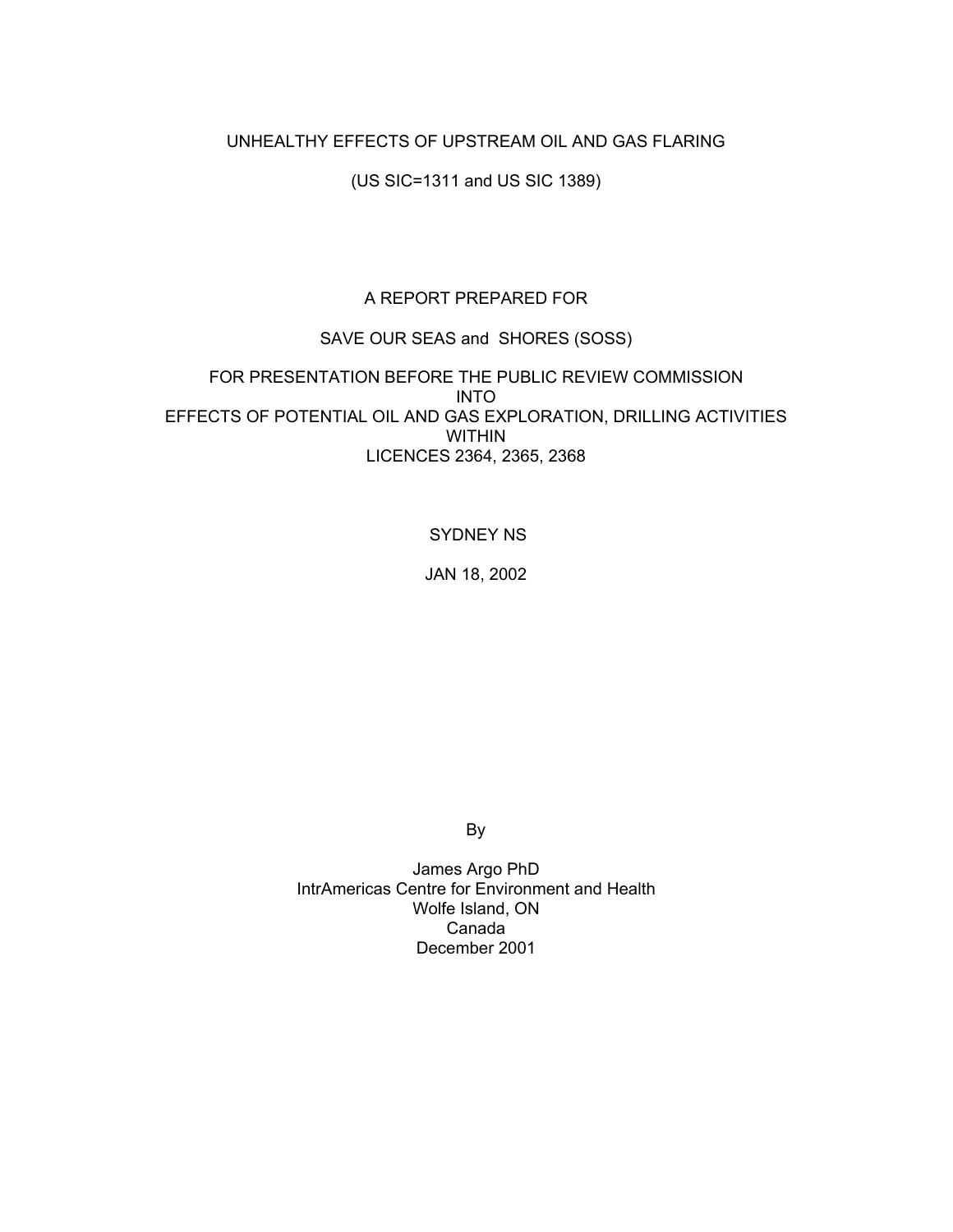## **Summary**

In this report we have shown that:

- ♦ A large number of hydrocarbons are produced when waste oil-gas and oil-gas-water solutions are flared
- ♦ Flaring is inefficient with combustion being most affected by ambient winds and heating value of the fuel. Inefficient burning releases raw fuel
- ♦ The historical record shows that the volume of gas flared in Alberta is immense
- The flares examined by Strosher represent operations in the lowest range of volumes. Volumes range upward to over 10 million cubic meters per day.
- ♦ Benzene measured by Strosher will be present in enough concentration to pose a measurable risk to inhabitants out to 5 km from the flare, after taking account of the reduced combustion efficiency. Increasing the volume flared by a factor of 10 increases the amount of risk and extends the risk further. Raising the flare to 50 m above ground disperses the contaminants more widely but retains the risk.
- ♦ All of the hydrocarbons released by the minimal flare examined by Strosher are present in amounts below their threshold for smell. That is they are present but we have no warning. An ultra-conservative toxicological approach by Jones et.al. is able to estimate potentially safe lower limits. These are several thousand times less than the threshold where the chemical can be smelled.
- ♦ In a sour gas flare many reduced sulfur species are formed. Several including hydrogen sulfide and carbon disulfide are potent toxic chemicals. Exposure to H2S at concentrations below the level it can be smelled is associated with spontaneous abortion. CS2 is a potent peripheral neurotoxin.
- ♦ When sea-water containing chloride is introduced into the flare containing organic matter dioxins form. Chloracne is caused by dioxins. Chloracne-like dermatological conditions are widely found in Western Canada.
- ♦ Census Divisions (CD) which contain extensive flaring activity also show elevated median cancer incidence rate ratios greater than 1
- ♦ Within the CD's which show median rate ratios > 1 a number of specific cancer sites have elevated median rate ratios >1. These include leukemia, thyroid, pancreas, bone and connective tissue, unknown primary site in both male and female. And invasive cervical in women. Leukemia is caused by benzene. Thyroid is caused by radioactivity and radioactivity accompanies all flaring. Soft tissue sarcomas are caused by dioxins. Unknown primary is recognized as resulting from a multi-focal exposure.
- Traumatic Stress leads to several autoimmune diseases including MS, rheumatoid arthritis, thyroid disease, type II diabetes. A common source is unexpected flaring
- ♦ Chronic cyclical chemical exposure induces chemical sensitivity.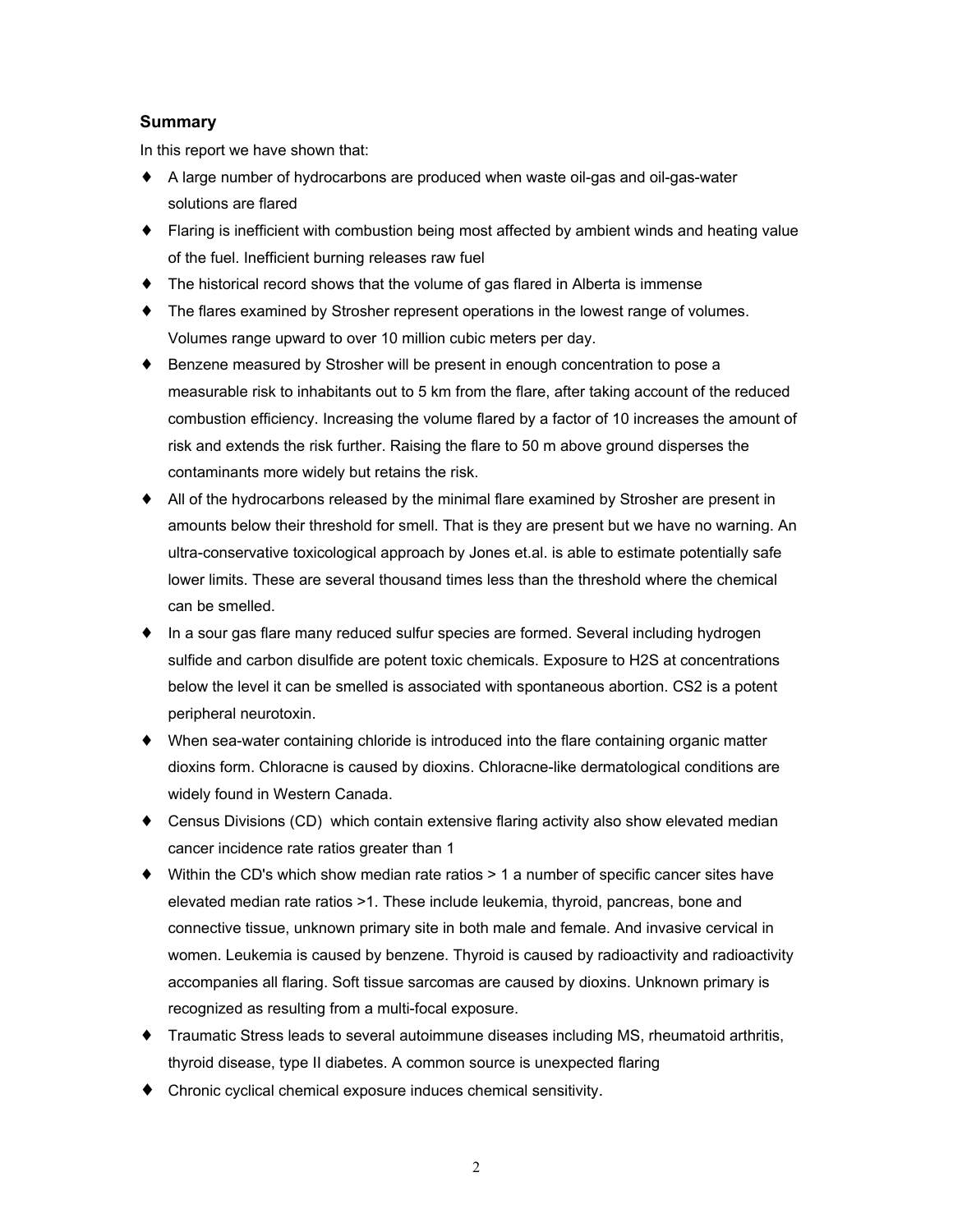**Introduction** 

 $\overline{a}$ 

We have been asked to report on the human health issues associated with living in proximity to oil and gas flaring. We associate flaring in the oil and gas industry with all aspects of exploration, testing, proving and development in the petroleum industry both here in Canada and worldwide. The issues we discuss here are principally associated with industrial activity defined by US  $SIC = 1311$  and  $SIC = 1389$ . Flaring in refineries (SIC = 2911) involves a great many of the same components but is not considered here unless noted. Insofar as this does not directly apply to the mandate of this Hearing we ask the Commissioner's indulgence to hear these matters because they will be relevant as soon as any aspect of exploration, testing, proving and development occur. Our experience and knowledge is the ability to reliably predict how the quality of life will

be impacted by many types of industry, and to reliably relate the association between adverse health effects and industrial pollution.

We worked as a scientific contractor and medical geographer for Health Canada from 1987 to 1998. We were involved with the development of WHMIS and the methodology to reveal chemical risk associated with proprietary substances. We developed a National inventory of municipal and industrial waste disposal sites (WDS) and participated on a CCME committee to evaluate and remediate human health risks from exposure to WDS as Secretary.

We developed a GIS-style system to evaluate lifetime chronic exposure from residential exposure to point sources with an end point of cancer. We have published on the subject as well as preparing many reports for the Federal Government. <sup>1234</sup> Our focus has

 $<sup>1</sup>$  Argo J Downwind risk of all-cancer relative risk about a point source: Single source with reactive and</sup> unreactive plumes Env. Sci. Technol. 2000, 34, 4214-4220

<sup>2</sup> Argo J Site-specific *a priori* cancer risk estimator for mixtures and multiple source: Net excess relative odds. Env. Sci. Technol 2000, 34, 4208-4213<br><sup>3</sup> Argo J Retrospective exposure assessment with emission inventories: A new approach to an old problem.

Environmentrics 1998, 9, 505-518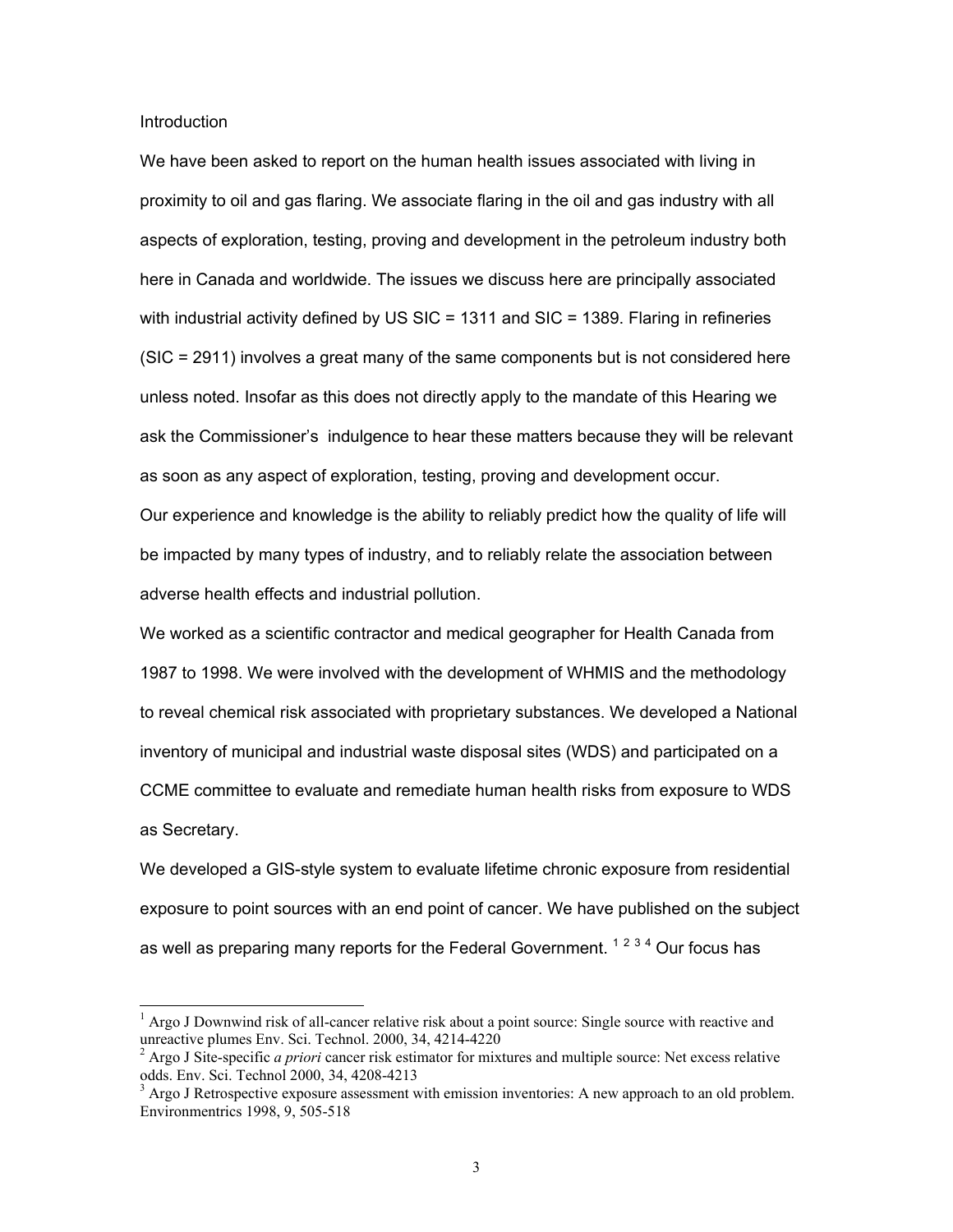been on chronic exposure assessment of residents and disease stemming from chronic exposure, specifically cancer. We describe the system as one to evaluate "how an individual's present state of health is affected by their previous residences". Our design succeeded in eliminating the epidemiological confounder, "mobility", and now allows us the unique advantage to identify and evaluate original exposure. We began work with other diseases associated with chronic exposure including chemical sensitivity, and autoimmune diseases including Multiple Sclerosis, and Type II diabetes.

Since about 1995 we have been bringing "science and scientific support" to residents affected by oilfield exploration and development in SIC =1311 in Western Canada. In 1998 we provided the first scientific support as an expert witness for complainants at Hearings before the Alberta EUB.

To prepare for this support role we developed a broad understanding of the adverse impact of chronic exposure from multiple flaring discharges on the health of people who live and work in proximity to the industry. Proximity can be from 0.2 km up to 35+ km. In Alberta in 1996 there were approximately 776,000 persons living in this proximity range and potentially chronically exposed on a daily basis to flaring emissions or about 23% of the population. A smaller proportion of the population appears to be affected in Saskatchewan and western Manitoba where the industry is less developed. We observe the same adverse health effects in Saskatchewan and Manitoba as in Alberta. We have observed many of the same adverse health effects from off-shore oil and gas flaring in Eastern Brazil and from off-shore development near Los Angeles CA.

<sup>&</sup>lt;sup>4</sup> Retrospective Exposure Assessment and Enhanced Cancer Surveillance in Canada ed. Y. Mao and J Argo Special Issue Environmetrics 1998, 9, Sept Oct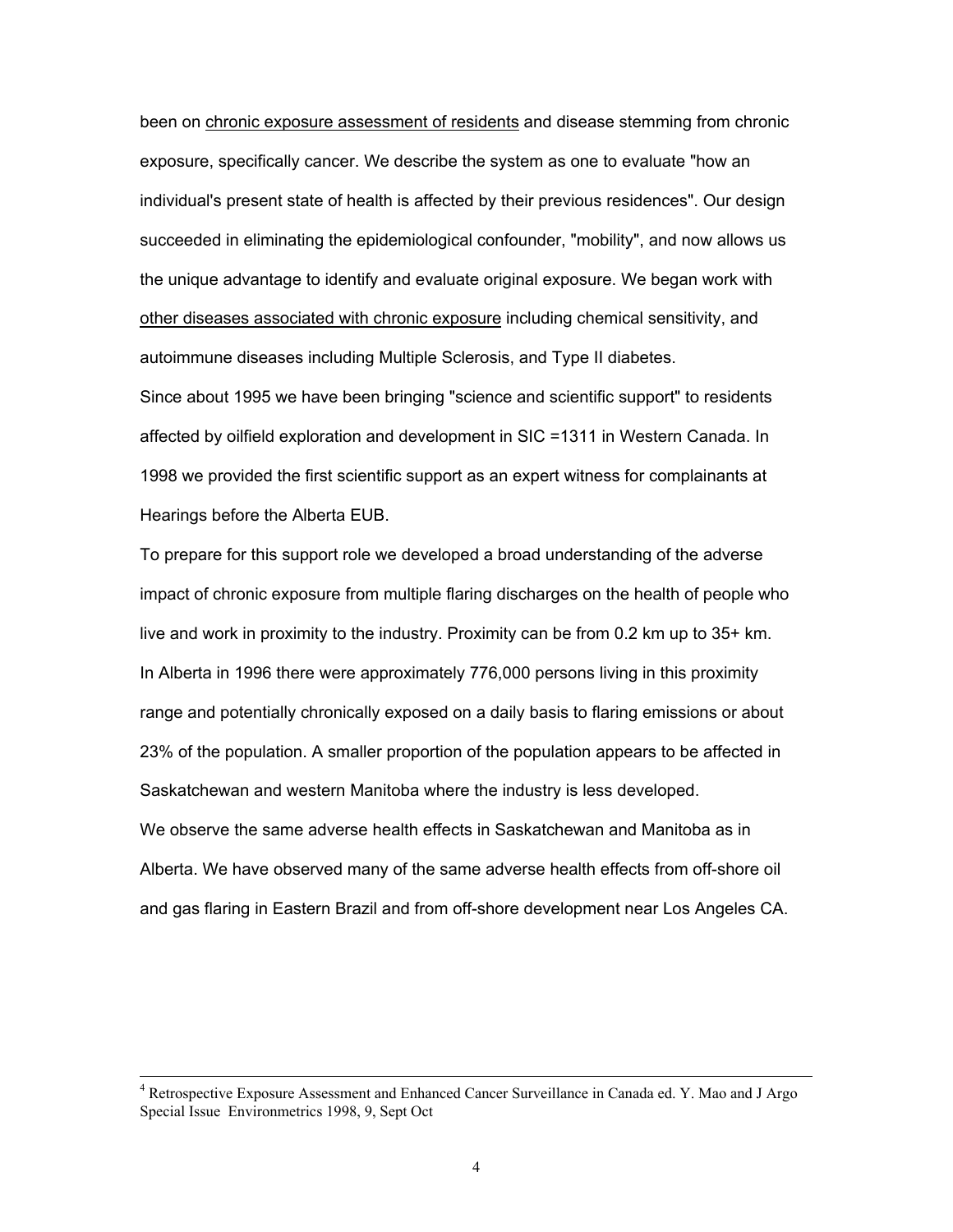#### **OBJECTIVE**

 $\overline{a}$ 

It is our objective to convey the knowledge that the development of oil and gas comes with a terrible cost in human health. The cost is not for the workers on-site, though they are affected. It is to women and children, the aged and infirm, the teachers and doctors and pharmacists and priests and First Nations peoples who live away from but in proximity to a flare site. They live at home.

They are unprotected by Labor-code statutes about exposure because they live at home and are exposed where they sleep and eat as wind carries the plume of combustion products from the source to their residence

Oil companies and the oil industry *per se* repeatedly tell us that there is no harm done by their activities, either to humans or livestock. They characterise their actions as responsible and benign, harmless to residents and with risks only to workers immediately affected. We expect Industry to tell this Hearing that no adverse human health effects are known and no adverse ecological effects are expected. We will rebut their arguments and present flaring as a broad, multi-facetted disturbance of the system of human activities for as much as 30 km from any flare. We will use publicly available peer-reviewed scientific literature to present our rebuttal.  $5$ Discussing flaring in terms of single issues is like a painting in greys - lifeless. For a full appreciation of its long-term impact, flaring must be considered on several levels of adverse health effects. These include chronic diseases, viz. cancer, diabetes, heart

disease etc.; issues associated with the constant presence of flaring manifested as stress and AI and chemical sensitivity; issues associated with the division of communities into camps, again usually manifested as stress.

<sup>&</sup>lt;sup>5</sup> San Sebastien M, Armstrong B, Cordoba JA, Stephens C Exposure and cancer incidence near oil fields in the Amazon Basin of Ecuador Occup Environ Med. 2001,58,517-522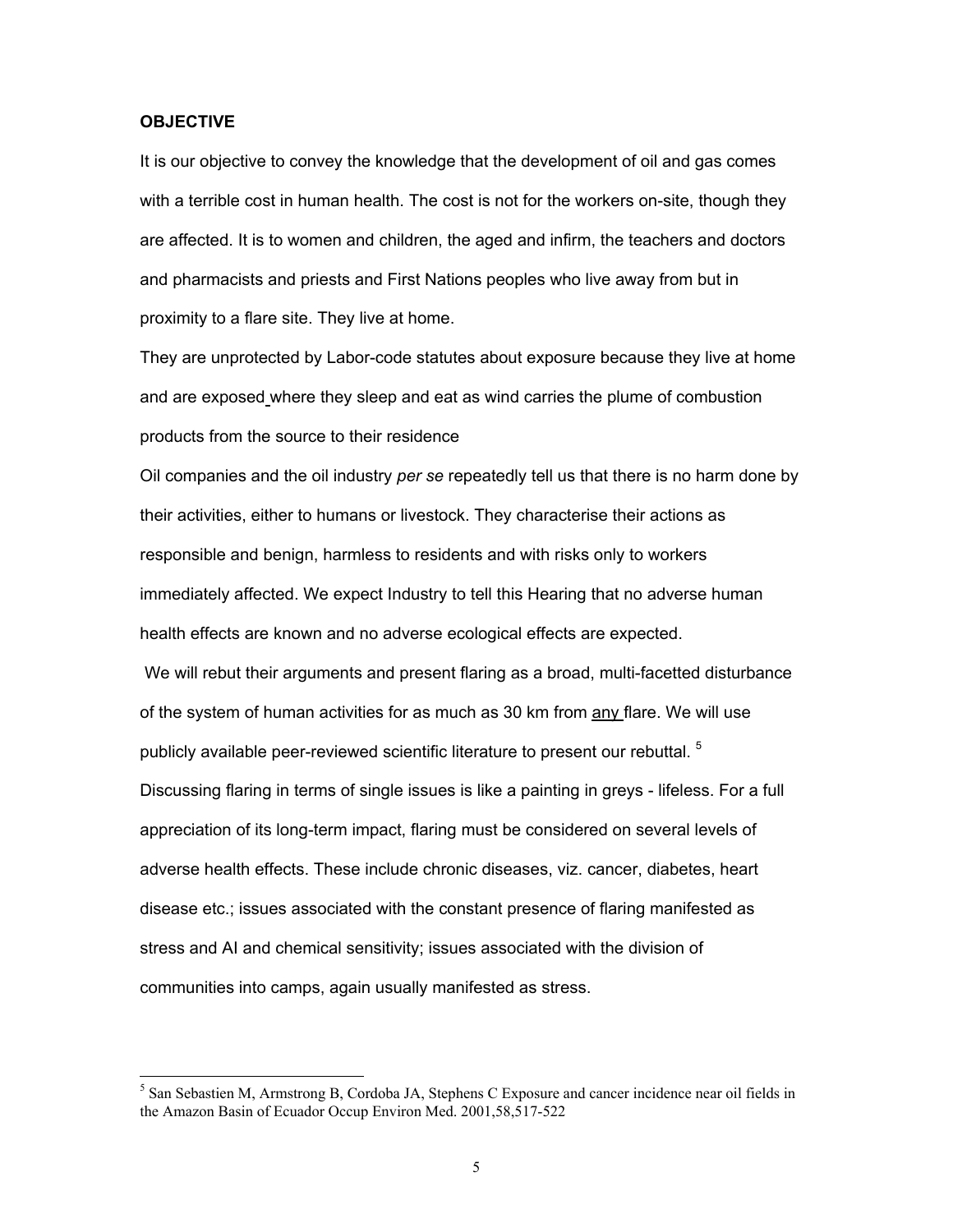## **FLARING**

- A flare has been defined as a toilet up-side-down at the end of a pipe 30 feet in the air with a flame to keep the seat warm. $6$
- A flare is a device for disposing of waste gas and oil and co-produced sea-water very cheaply by burning the organic material in an open, uncontrolled, manner at an elevation above the ground varying from 15 to 75 or more m.. The elevation is to disperse the combustion products and throw them away from the work site. Studies show that working in a refinery with many flares is generally protective for chronic health issues compared to the general population.
- Flares are an unreported source of greenhouse gases. Flaring emissions do not appear in National Pollutant Release Inventory from Environment Canada nor Toxic Release Inventory in the US
- Flares are an unreported source of dioxins. The Secretary of the Ontario chapter of the CCME Dioxin Sub-committee told us verbally that this source of dioxins (flaring) was known and acknowledged by the CCME but this could not be made public. It is illegal under CEPA to release dioxins into the Canadian environment
- Flares operate at **any** location or **any** time waste gas is available for disposal. A flare acts as a security vent to a well and the entire production of a well may be directed to flaring.
- A well operating flare is opposed to well-accepted principles of sustainable development. A poorly operating flare is a travesty against the entire biosphere within up to a 30km radius. It is axiomatic that where a flare is smoking no one should be downwind. It is our judgement as a chemist and well-educated scientist that the monitoring of emissions in Alberta is ineffective and trivial,

 $6$  Darryl Graff Vulcan AB, Feb 25, 2001 commenting on his experience with Crestar Oil, his MS and my presentation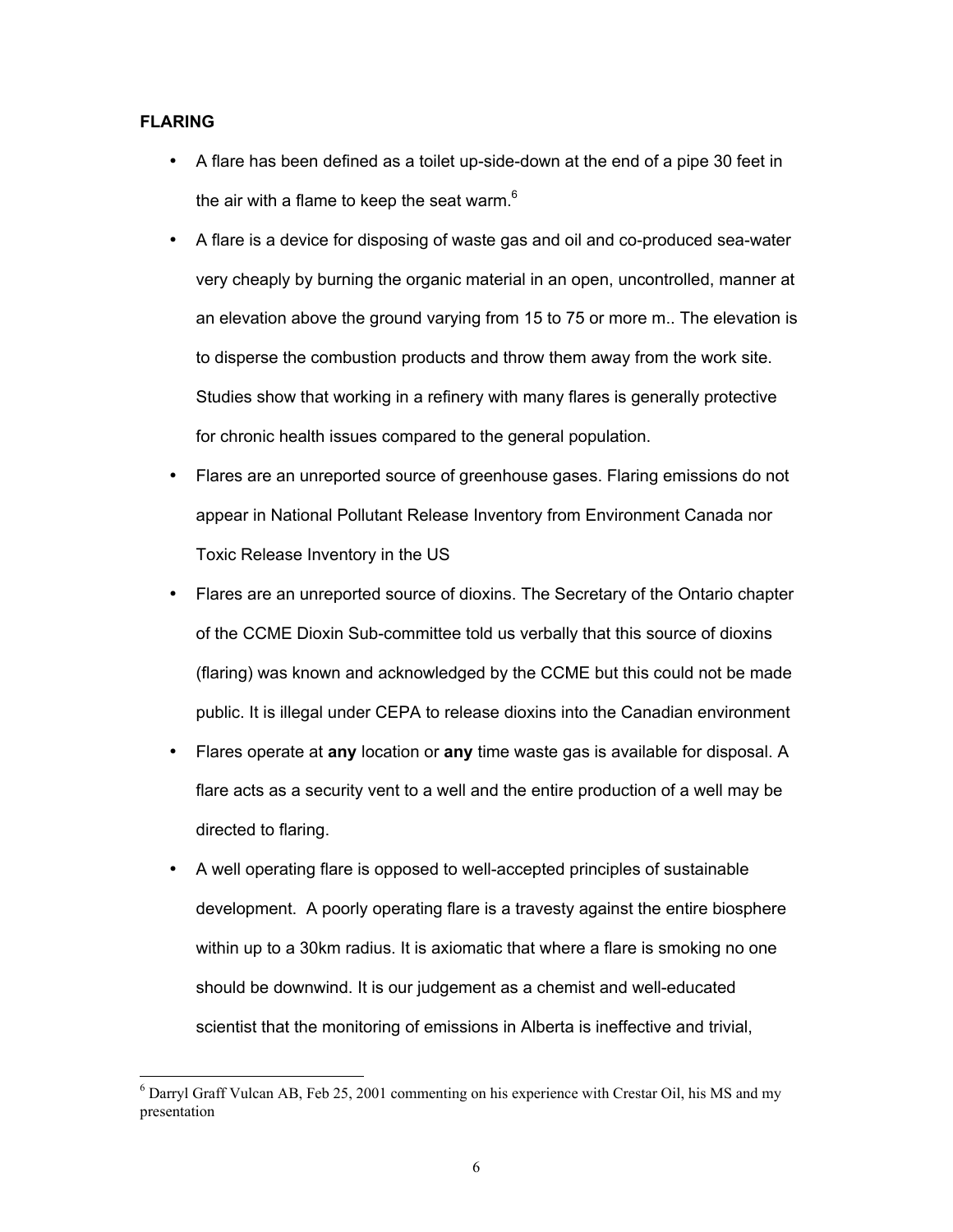constrained by a desire to avoid disturbing the dinosaur - the dominant organism with little brain and lots of mass.

• Flaring is ubiquitous when oil and gas operations take place. The economic importance of oil and gas means that industry will expand very rapidly to gain maximum economic impact. In Alberta in 1996 there were 1410 townships where flaring took place. There were in excess of 6500 flares operating. There was in excess of 13,726 thousand cubic meters of gas flared each day in Alberta in 1996. This has risen from about 2,500 thousand cubic meters per day in 1960.<sup>7</sup> There are about 100 - 150 chemicals created in oil/gas flaring.

Cf. fig 1 Petro-Canada Rimbey Gas Plant from about 15 km. Note the stack is about 200 ft high. We could hear the flare roaring at this distance.

## **CHEMICALS PRODUCED IN FLARING**

Strosher carried out on-site chemical characterization of emissions <sup>8</sup> approximately 4-5 m downwind from the sweet gas flare. The chemicals produced in the sweet gas flare are found in Table 1. Amounts in Table 1 are in mg/m3. All the chemicals characterised on-site are included; all the chemicals characterised by thermal absorption and all the chemicals characterised by solvent extraction and present in amounts over 10 mg/m3 are included. Unspeciated chemicals are included in the term "Other HC's".

In Table 1, we have not included the substituents for lack of space, indicating them with the abbreviation "subst".

#### **Ex. 1 Benzene in Strosher: Sweet gas flare ScreenView3 "Good Burn"**

<sup>7</sup> Canadian Minerals Yearbooks 1951 to 2001 incl.

<sup>&</sup>lt;sup>8</sup> Investigations of Flare gas Emissions in Alberta. M Strosher Final report to Environment Canada, Alberta Energy Utilities Board and the Canadian Association of Petroleum Producers 1996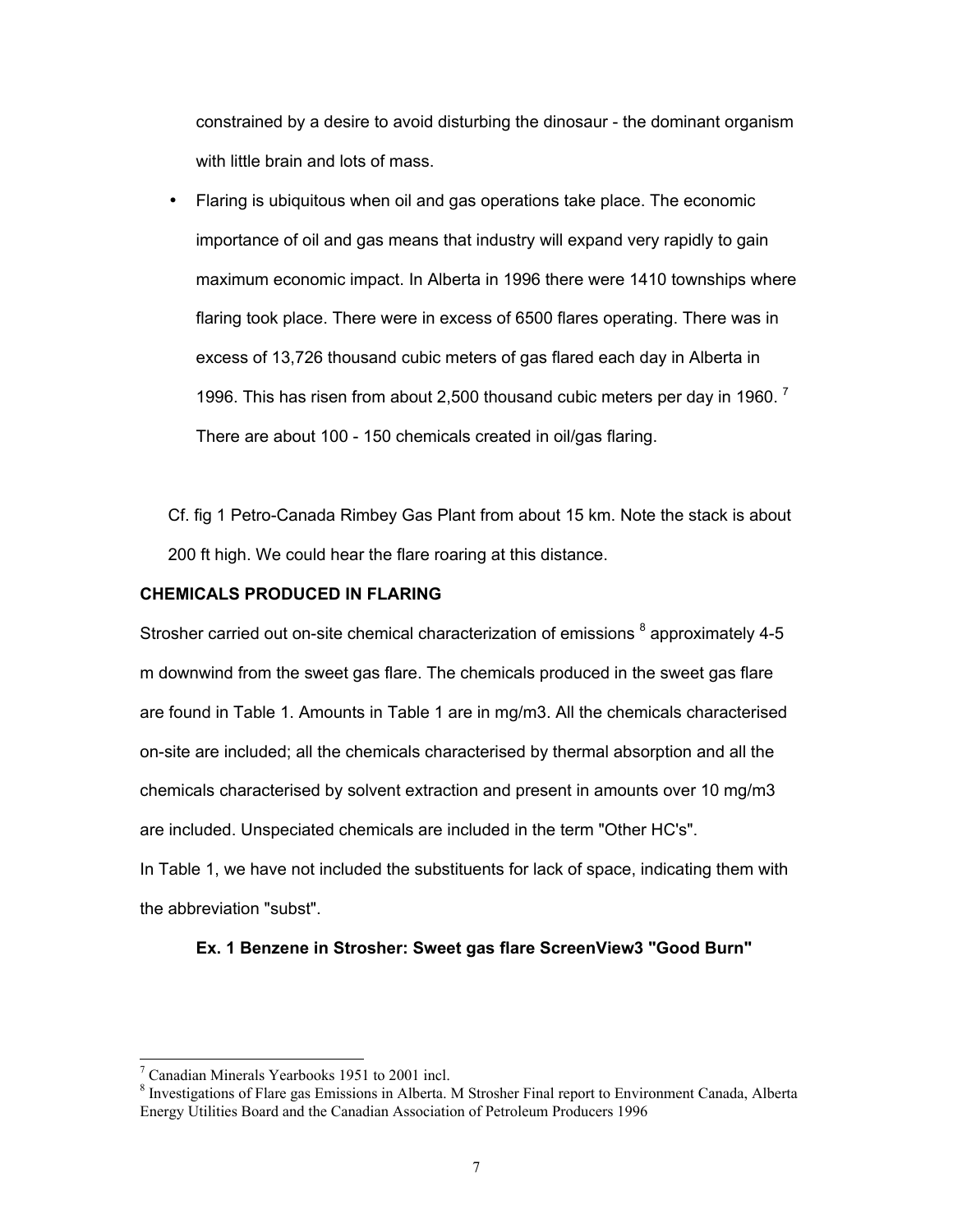In Table 1, under the first column "On-site Characterisation" Strosher reports finding

116.5 mg benzene/m3 when the gas is flowing at 6 m3/min in a sweet gas flare or 699

mg benzene released per minute. We have used the conditions under which the flare

## Table 1

## On-Site characterisation of chemical emissions from the sweet gas flare Strosher Table 33, Table 34, and Table 35 pg. 97,99,100 Liquid Fuel level 45 cm

| On site characterization | Mg/m3 | Thermal<br>Absorption<br>$> 10$ mg/m3 | mg/m3 | Solvent<br>Extraction<br>$> 10$ mg/m3 | mg/m3 |
|--------------------------|-------|---------------------------------------|-------|---------------------------------------|-------|
| Hydrogen                 | 20.0  | Pentane                               | 12.8  | Subst benzene                         | 9.83  |
| CO                       | 15.7  | 3-penten-1-yne                        | 19.3  | Azulene                               | 21.2  |
| CO <sub>2</sub>          | 4890  | Benzene                               | 144.5 | Subst benzene                         | 11.47 |
| Carbon                   | 54.2  | 1,5-hexadiyne                         | 48.2  | Naphthalene                           | 99.39 |
| Methane                  | 103.8 | Methyl benzene                        | 27.5  | 2-methyl<br>naphthalene               | 9.25  |
| Ethylene                 | 29.0  | Ethyl benzene                         | 13.7  | 1-methyl<br>naphthalene               | 6.18  |
| Acetylene                | 53.7  | Ethynyl benzene                       | 94.8  | 1,1'-biphenyl                         | 58.7  |
| Ethane                   | 9.9   | Ethenyl benzene                       | 82.1  | Biphenylene                           | 42.81 |
| C3 HC's                  | 11.7  | Benzaldehyde                          | 18.7  | 1H phenalene                          | 21.01 |
| C4 HC's                  | 6.4   | Phenol                                | 26.4  | 9H fluorene                           | 41.09 |
| Benzene                  | 116.5 | Naphthalene                           | 88.7  | Phenanthrene                          | 10    |
| Toluene                  | 18.2  | 1,1'- biphenyl                        | 16.1  | Anthracene                            | 42.11 |
| Xylenes                  | 29.8  | Biphenylene                           | 19.1  | Fluoranthene                          | 51.35 |
| <b>Styrene</b>           | 75.5  | Acenaphthalene                        | 23.2  | Pyrene                                | 32.37 |
| Ethynyl benzene          | 79.6  |                                       |       | 4-methyl; pyrene                      | 9.1   |
| Naphthalene              | 77.2  |                                       |       | 1 methyl pyrene                       | 8.4   |
| Other HC's               | 128.5 | 38 Other HC's                         | 132.8 | Benzo(ghi)fluora<br>nthene            | 10.18 |
| <b>CE</b>                | 65.0% |                                       |       | Cyclopenta(cd)-<br>pyrene             | 29.77 |
|                          |       |                                       |       | Benz(a)-<br>anthracene                | 17.33 |
|                          |       |                                       |       | 48 Other HC's                         | 94.47 |

The analysis of the sour gas flare is included as Table 2. All amounts are in units of mg/m3.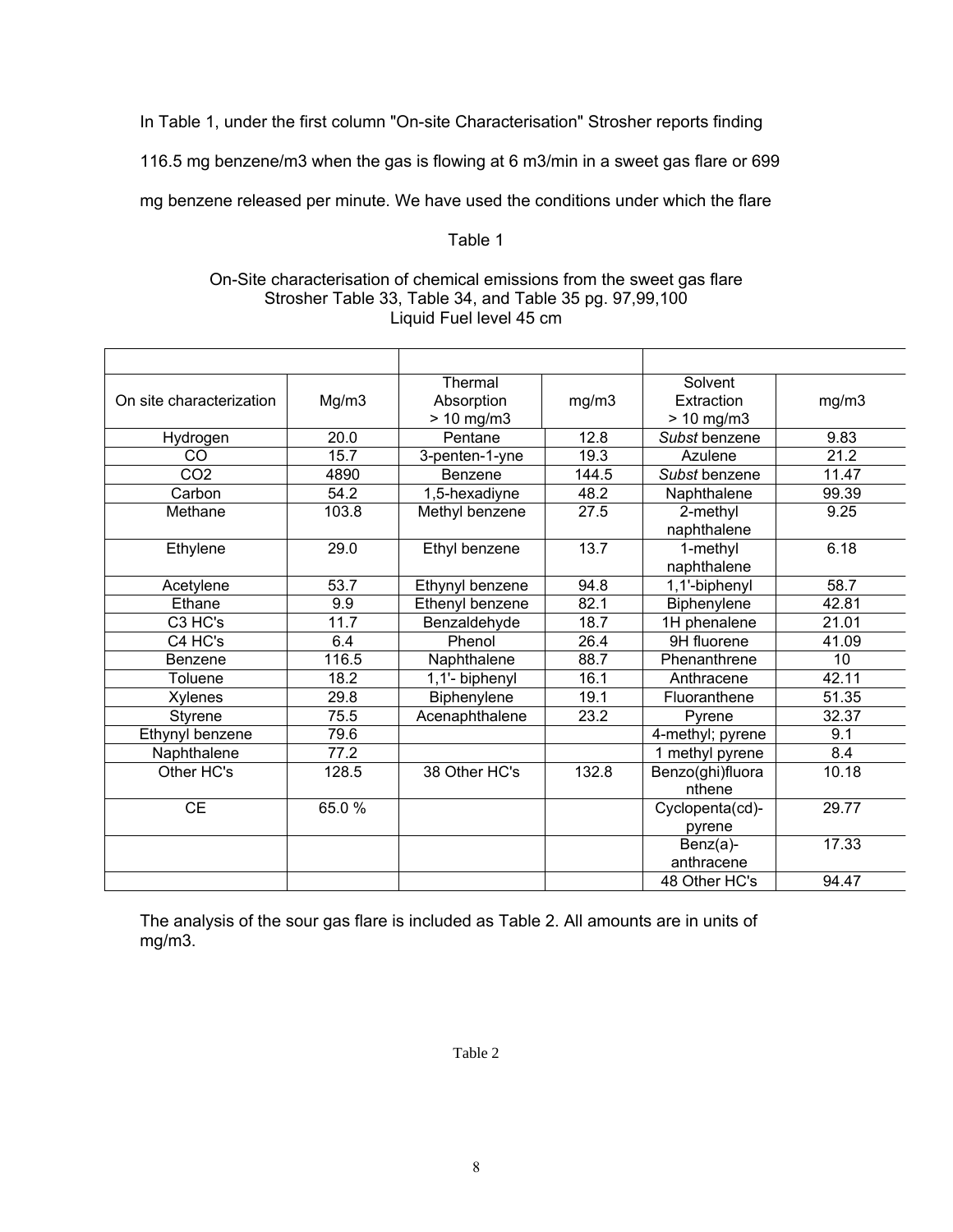| On-Site               | mg/m3 | <b>Thermal Desorption</b> |       | Solvent extraction<br>mg/m3 |       |
|-----------------------|-------|---------------------------|-------|-----------------------------|-------|
| characterisation      |       | $>$ ~1 mg/m3 n = 36       | mg/m3 | $> 1$ mg/m3 n = 54          |       |
| Hydrogen              | 150   | Carbon Disulphide         | 453.3 | Hexanoic acid, 2-ethyl      | 5.04  |
| CO                    | 8     | Thiophene                 | 79.2  | Naphthalene                 | 77.1  |
| CO <sub>2</sub>       | 6870  | Benzene                   | 64.3  | Benzo[b]thiophene           | 46.7  |
| Carbon                | 18.2  | Methylbenzene             | 20.5  | Benzoic acid                | 6.4   |
| Methane               | 83.1  | 3-Methyl Thiophene        | 2.7   | Benzo[b]thiophene, 4 methyl | 8.9   |
| Ethylene              | 6     | Benzene-ethyl             | 7.1   | Naphthalene, 2-methyl       | 14.3  |
| Acetylene             | 36.4  | Benzene, 1-3 dimethyl     | 6.5   | Naphthalene, 1-methyl       | 10.8  |
| Ethane                | 4.9   | Benzene, ethynyl          | 41.9  | Phthallic anhydride         | 2.3   |
| C <sub>3</sub> HC's   | 5.7   | Benzene, ethenyl          | 34.4  | 1-1' Biphenyl               | 78.0  |
| C <sub>4</sub> HC's   | 2.9   | Benzene, methoxy          | 1.4   | Naphthalene, 1-ethyl        | 6.7   |
| Benzene               | 24.4  | $2(5H)$ -thiophene        | 31.3  | Thiophene, 2-phenyl         | 7.0   |
| Toluene               | 12.4  | 2-Thiazolamine            | 0.9   | Thiophene, 3-phenyl         | 12.0  |
| Xylenes               | 6.7   | Benzaldehyde              | 12.6  | Naphthalene, 2,3 dimethyl   | 5.4   |
| <b>Styrene</b>        | 22.7  | Benzonitrile              | 1.3   | Biphenylene                 | 13.2  |
| Ethynyl benzene       | 18.4  | Bnezofuran                | 3.6   | Dibenzofuran                | 7.1   |
| Naphthalene           | 31.2  | Decane                    | 1.2   | 9H-fluorene                 | 54.2  |
| Other 'HC's           | 111   | Phenol                    | 12.2  | Dibenzothiophene            | 82.2  |
| Efficiency Carbon CP  | 84%   | Ethanone, 1-phenyl        | 61.9  | Phenanthrene                | 34.1  |
|                       |       | Naphthalene               | 61.5  | Sulphur (S8)                | 157.4 |
| Sulphur Dioxide       | 6910  | Azulene                   | 34.4  | Fluoranthene                | 14.1  |
| Hydrogen Sulphide     | 126   | Benzo[b]thiophene         | 156.6 | Pyrene                      | 83.3  |
| Carbonyl Sulphide     | 64    | Naphthalene, 2-methyl     | 1.5   | Chrysene                    | 2.4   |
| Carbon Disulphide     | 482   | Naphthalene, 1-methyl     | 0.9   | Benzo[a]pyrene              | 0.5   |
| Other <sub>S</sub>    | 210   | 1,1' Biphenyl             | 8.0   |                             |       |
| Efficiency Sulphur CP | 82.4% | Dibenzothiophene          | 6.6   |                             |       |
|                       |       |                           |       |                             |       |

#### Emissions in the Downwind plume of a Waste gas Flare from a Sour Oilfield battery<sup>9</sup> Strosher Table 37, 39, 40 pg. 100, 105,106

## Conditions for the Analysis of Sweet and Sour Gas Flares

| Parameter             | Sweet Gas Plume | Sour gas Plume |
|-----------------------|-----------------|----------------|
| Stack Height (m)      | 12.0            | 15.0           |
| Wind Speed m/s        | 1.9             | 2.0            |
| Flame Length          | 4.5             | 1.75           |
| Gas flow rate m3/m    | 6.0             | 0.45           |
| H2S in solution gas   | 1.5             | 22             |
| Combustion efficiency | 64%             | 84.2%          |

 $\overline{\phantom{a}}$ 

 9 Strosher M *op.cit.* pg. 103-106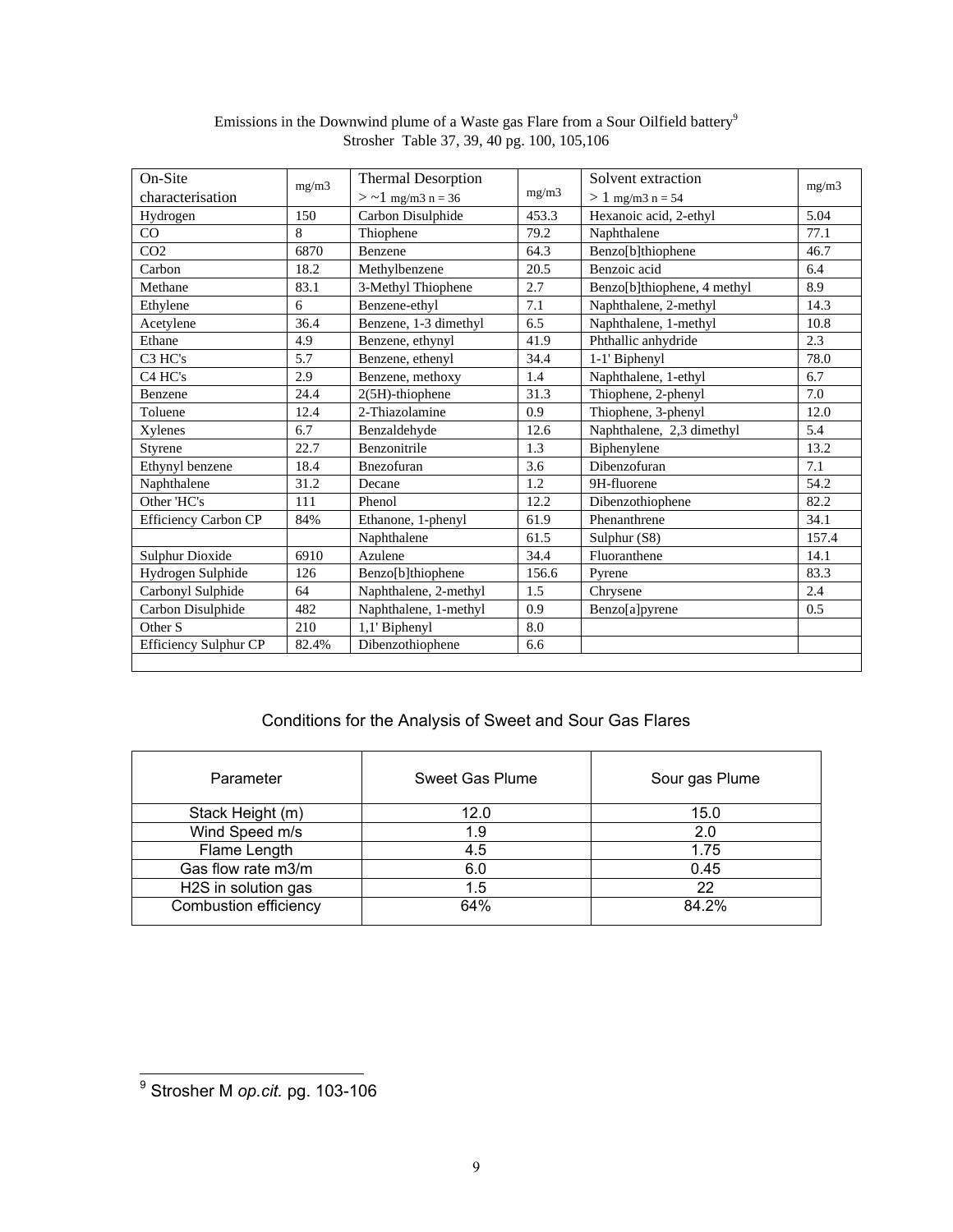## Ex:1 continued

were analysed given below, in the in the very simple EPA model called ScreenView3, distributed by Lakes Environmental in Canada to examine how the benzene is spread out or dispersed.

Screenview 3 selects conditions for a flare and requires for input the rate of release in  $gm/sec (0.699 / 60 = 0.01165)$  and the heat released in cal/gm (2.5 E+06) and the height of the flare (12 m). We are estimating a "good burn" with this heat quantity. Poor burning will release less heat. With this input ScreenView3 estimates a profile of the dispersed plume material in concentration (ug/m3) vs. distance. We find that the sweet gas flare has a maximum benzene concentration of 0.06 ug/m3 at about 500 m from the flare and measurable amounts at 5 km.

Fig 3 Profile of Benzene from Strosher Sweet Gas Flare

### **Is this representative? We think not**

| Sour Gas (contains H2S > 2%) Sites only |       |           |                                |       |           |  |
|-----------------------------------------|-------|-----------|--------------------------------|-------|-----------|--|
| <b>Gas Plants</b>                       |       |           | <b>Gas gathering</b>           |       |           |  |
| Volume range                            |       | No. Sites | <b>Volume Range</b>            |       | No. Sites |  |
| <b>Total Sweet Gas Plants</b>           |       | 526       |                                |       |           |  |
| 0.1                                     |       | 3         | 1                              | 10    | 2         |  |
|                                         | 10    | 21        | 10                             | 100   | 23        |  |
| 10                                      | 100   | 61        | 100                            | 1000  | 31        |  |
| 100                                     | 1000  | 124       | 1000                           | 10000 | 51        |  |
| 1000                                    | 10000 | 53        |                                |       | 15        |  |
| 10000                                   | 50000 | 3         |                                |       |           |  |
| <b>Total Sour Gas Plants</b>            |       | 265       | <b>Total Gathering Systems</b> |       | 122       |  |
| <b>Batteries</b>                        |       |           | <b>Townships</b>               |       |           |  |
| 0.1                                     | 1     | 152       | 0.1                            | 1     | 29        |  |
|                                         | 10    | 736       | 1                              | 10    | 87        |  |
| 10                                      | 100   | 1847      | 10                             | 100   | 233       |  |
| 100                                     | 1000  | 2113      | 100                            | 1000  | 555       |  |
| 1000                                    | 10000 | 388       | 1000                           | 10000 | 480       |  |
| 10000                                   | 50000 | 8         | 10000                          | 50000 | 26        |  |
| <b>Total Batteries</b>                  |       | 5244      | <b>Total Townships</b>         |       | 1410      |  |

## Table 3 Volumes Directed to Flare 1996 (volumes in 1000 m3/d)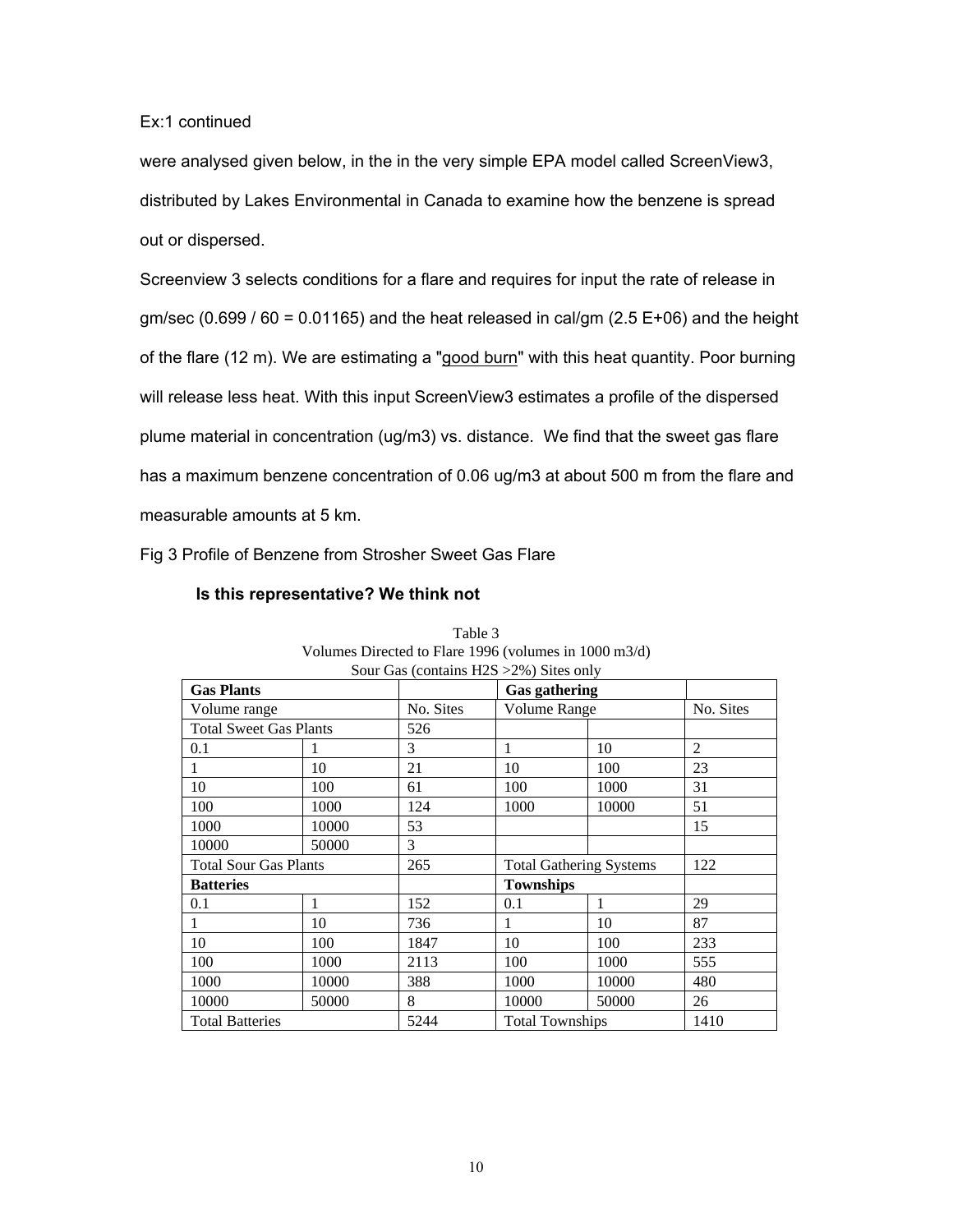The Alberta Energy Utilities Board (EUB) prepared a map of "Volumes Sent to Flaring in 1996".  $10$ The legend is reproduced in Table 3 and shows that in fact a volume of a few m3/min is quite unrepresentative for all but the smallest sites. The flow in the sweet gas flare of 6 m3/min corresponds to 8640 m3/day assuming continuous operation. Batteries are the most common installation and the volumes sent to flaring in a battery range from 1,000 m3/d to in excess of 10,000,000 m3/d. The 8640 m3/d is in the first decade of the volumes flared.

## **Ex.2 Benzene in Strosher Sweet Gas Volume increased**

Suppose that the volume flared were a factor of 10 greater, that is 86,400 m3/d and the flow rate were 60 m3/min. With this simple change the maximum benzene concentration estimated with ScreenView3 now is 0.6 ug/m3 at about 500 m and the concentration of benzene at 5000 m is approximately 0.25 ug/m3. We show below that a lifetime risk of 1:1,000,000 for adult leukemia corresponds to an annual average benzene concentration of 0.096 ug/m3.

That is, at the very bottom of the volume of gas flared in Alberta there was almost no risk but increasing the volume flared by a small factor of 10 introduces a measurable risk. The ratio of the estimated maximum benzene concentration to the acceptable exposure has become about 600 / 96 = 6.25 X near the flare at a distance of perhaps 500 m and 250/96 =  $2.6$  X at a distance of 5 km from the flare. This was done assuming 100% combustion efficiency, a "good burn". **Is this representative? Again, Probably not because combustion efficiency is missing.**

Strosher remarks on seeing carbon particles in the flare and reports a reduced combustion efficiency of about 65% in the sweet gas flare.

<sup>&</sup>lt;sup>10</sup> Alberta Energy Utilities Board Volumes Sent to Flaring map 1996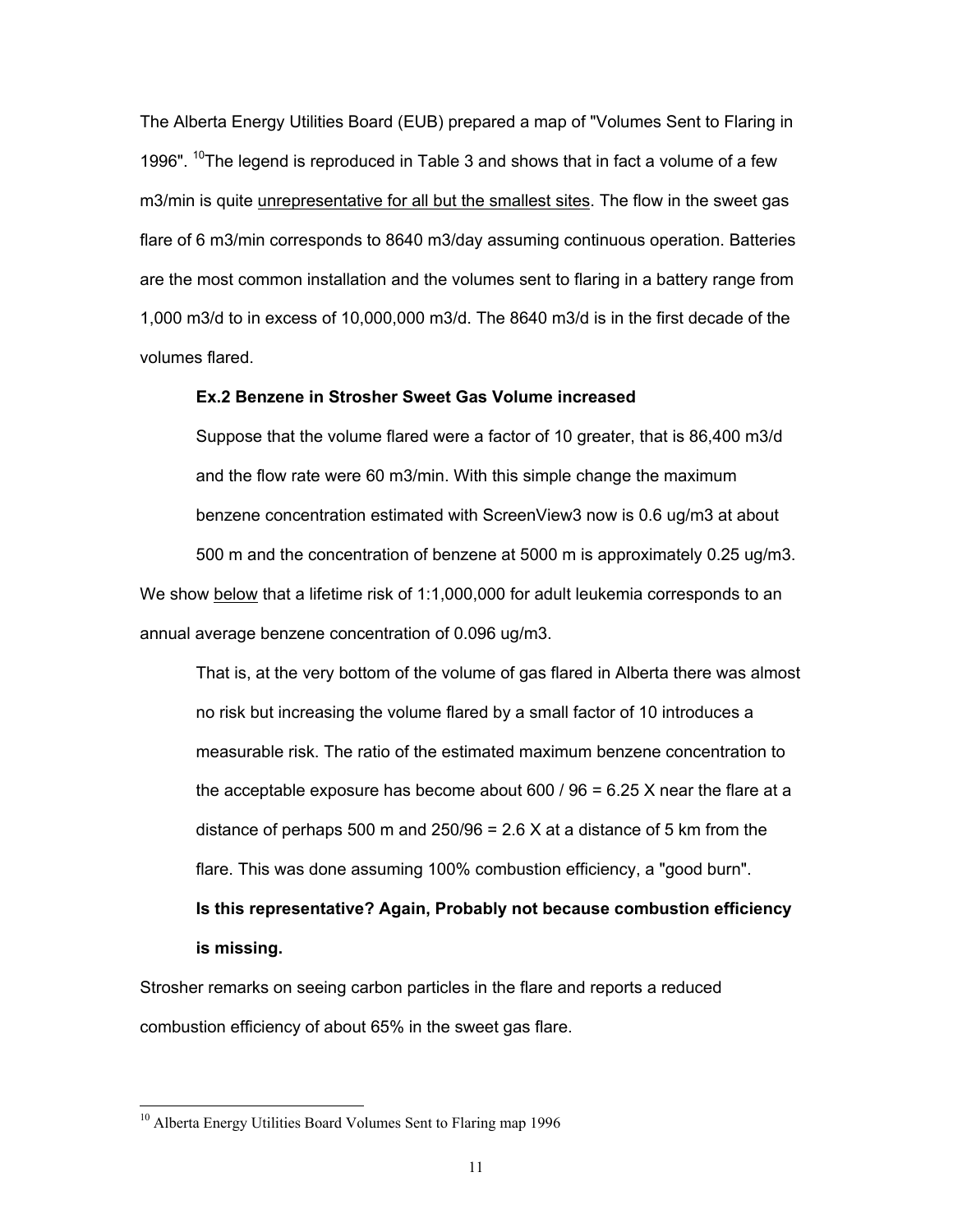## **Wind**

Strosher carried out open atmosphere flaring with a natural gas flame containing 22% condensate to examine the effect of cross-winds. He reports (ref 7 pg. 77)

"one of the major effects created by the cross-winds was the overall reduction in combustion efficiency". Efficiency measurements were lower and more variable indicating a greater variability within the actual flame. "The primary reason for the low combustion efficiency is the hydrocarbons, detected as either unburned condensate (*raw fuel*) or produced hydrocarbons that survived the outer extremities of the flame and occur in the emissions". italics ours.

Combustion efficiency (CE) in a flare is severely affected by wind. Regardless of the regulatory stricture imposed a conventional flare burning waste will never operate at 95+% except in winds of less than about 2 kph. In Alberta these conditions appear with less than 5% probability. Strosher (8) found a CE of 84.2% in the sour gas flare with winds light at 7.2 kph. Winds of 25 kph will cut the CE to below 55-65%. The sweet gas flare operated with a combustion efficiency of about 65% in light winds.

Raw fuel is released in progressively larger amounts when the CE falls. This is due to the basic process of combustion. Combustion takes time, as much as tens or hundreds of seconds. During this time the droplet of fuel can diffuse away from the combustion zone and escape the flame altogether. <sup>11 12</sup>

Kostiniuk reported at a meeting in Edmonton in 1996 on his work demonstrating experimentally that the major factors that reduce combustion efficiency are wind speed and heating value of the fuel.  $^{13}$  His work adds the extra parameter of heating value to wind-speed. There is no reason to doubt that low CE has applied to all flaring since the inception of the Industry in 1955.

<sup>&</sup>lt;sup>11</sup> Fuels and Combustion Handbook ed A.J. Johnson and G.H. Auth McGraw Hill, 1951

<sup>&</sup>lt;sup>12</sup> Combustion of Solid Fuels and Waste AJ Tillman 1999

<sup>&</sup>lt;sup>13</sup> Kostiniuk personal communication 1996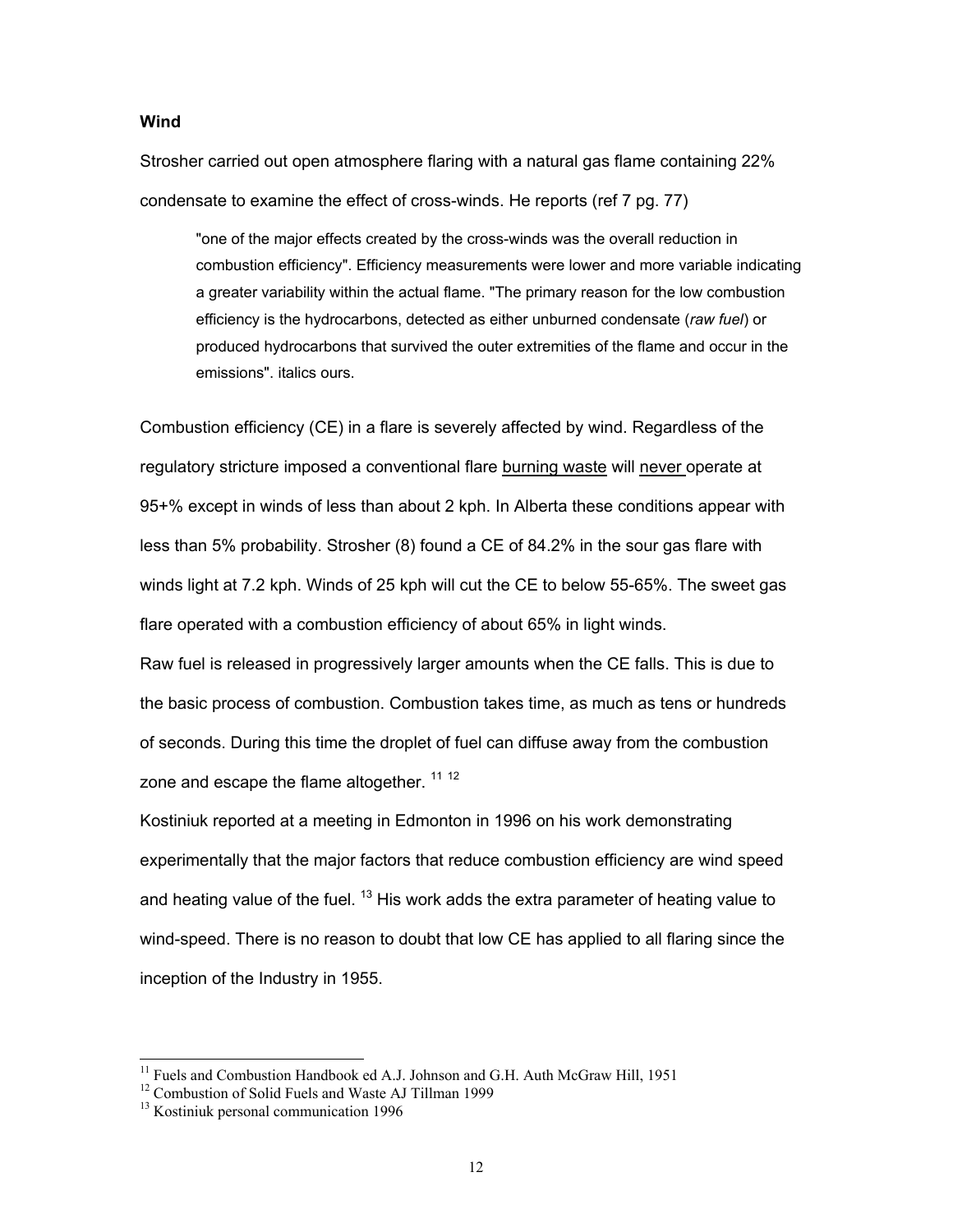Reduced combustion efficiency must be regarded as the norm in any operation with flaring. Simultaneous with low CE is the release of raw unburned fuel. This will include hydrogen sulfide in perceptible to overwhelming amounts with sour gas flares. We use 50-year wind roses for Alberta from Environment Canada  $14$  to gauge the frequency of occurrence of these winds. There are 37 stations situated throughout the province. We calculated the mean and standard deviation for each of eight directions and conducted a stochastic analysis on the data using a Gamma distribution and 65,000 iterations to obtain the percentiles of wind speed from each of eight directions.<sup>15</sup>

The 90% percentile of wind speed is 19.2 kph. A requirement of every flaring license since the inception of the ERCB and EUB is that flares operate with no less than 95% CE. For this we need winds no more than about 5 kph  $(\sim 1.4 \text{ m/s})$ . Our analysis of the historical record shows these conditions occur in Alberta with about a 5% probability. So the flare might be in compliance about 5% of the time. At all other times it is probably not operating in compliance with its operating permit and should be shut down. That never happens - either.

# **Ex. 3 Benzene in Strosher: Volume unchanged; heat release decreased by factor of ten**

We return to ScreenView3 and the original conditions with the release of 0.699 gm/min of benzene but reduce the heat released by a factor of 10 to 2.5 E+05 cal/sec. ScreenView3 now estimates that the peak benzene concentration will be nearly 0.48 ug/m3  $(0.48/0.096 = 5.0 \times$  acceptable intake ) at perhaps 200 m from the flare. The ground level concentration of benzene in the plume is above the acceptable maximum value of 0.096 ug/m3 from the flare out to a distance of about 2,500 m.

<sup>&</sup>lt;sup>14</sup> Wind 50 year Wind Averages Atmospheric Environment Services Environment Canada 1986 15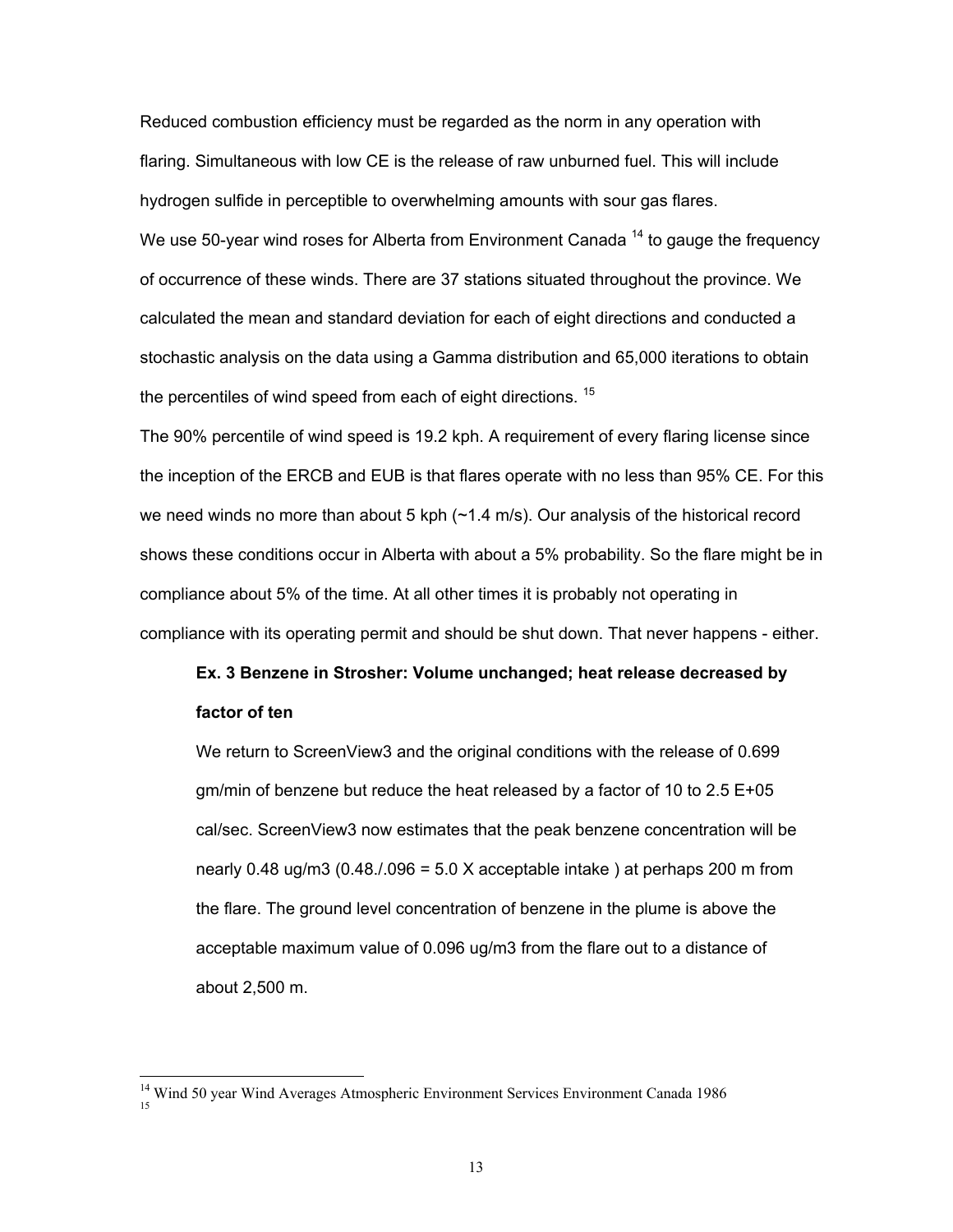# **Ex.4 Benzene in Strosher: Volume increased by ten; Heat release remains reduced by 10**

We return to screenView3 and the slightly elevated emission rate (6.99 gm/min) with the same reduced heat released. The estimated concentration of benzene in the plume is above the acceptable maximum value of 0.096 ug/m3 over the entire range of 5 km from the source and the estimated peak value of benzene is about 4.8 ug/m3 or 50 X the acceptable maximum.

**Is this representative? We think so because both volume flared and observed combustion efficiency have been accounted for.**

**The result is that an elevated risk for cancer may be present in the first 2.5 to 5 km from the flare. Residents in this zone have the potential to be affected by benzene exposure as described below. This concentration of benzene is below the odor threshold** (cf. below)

**Ex:5 Benzene in Strosher: Flare on a drilling platform 50 m high**

We return to ScreenView3 to examine what would be the difference if the flare were now on a drilling platform, such as we find in exploration. We will place a 12 m flare on top of a 50 m drilling platform. Nothing else is changed. Low volume, reduced heat release. This leads to a dramatic change in the shape of the profile.

Fig 4 : Profile of an Elevated Source

Elevating the flare results in broadening the distribution and shifting it outward. With the volume in the lowest volume range reported flared by the EUB, (Table 3), the peak concentration of benzene is about 0.09 ug/m3 at a distance of about 1499 m, Under these conditions the cancer risk is arguable but the effect of wide-spread low level exposure to benzene is pancytopenia (cf. below) and a general morbidity in the population for 5 km is likely.

14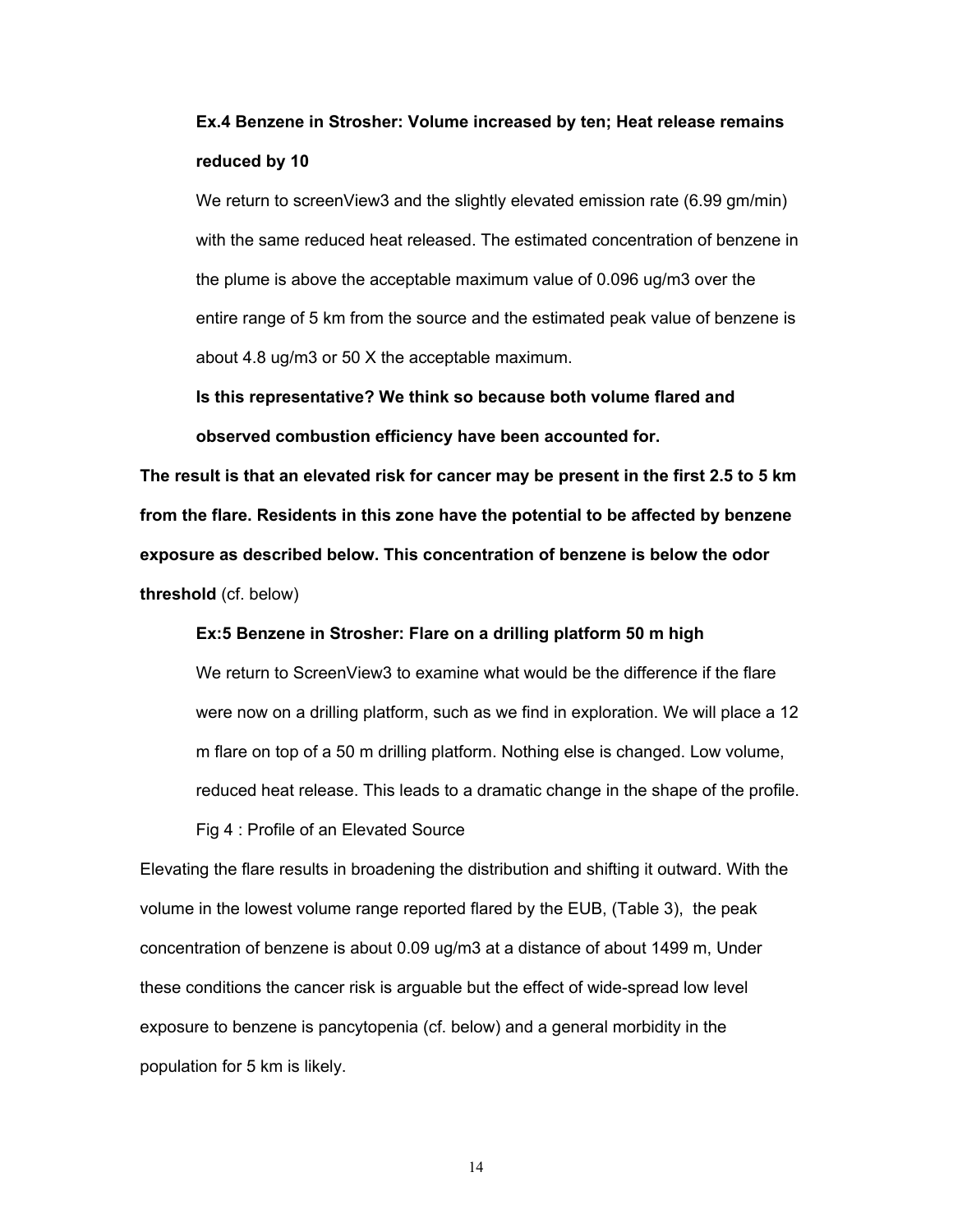# **Ex: 6 Benzene in Strosher: Flare elevated on a drilling platform. Volume and flow increased by factor of 10**

We return to ScreenView3 and change only the volume of the flare. The dramatic shape change remains and the peak concentration of benzene now is about 0.85-0.9 ug/m3 at about 1400 m. The concentration of benzene is everywhere over the maximum acceptable value of 0.096 ug/m3. At 5 km the benzene in the plume is about 0.25-0.3 ug/m3.

**Increased morbidity and elevated risk of leukemia is everywhere possible for residents within 5 km under these conditions. Those most at risk of long-term health effects are persons under age 30.**

A small flare on a drilling platform operating off the coast of Cape Breton will lead to identical conclusions.

## **ADVERSE HEALTH EFFECTS: PART 1**

## **CHRONIC CHEMICAL EXPOSURE**

 $\overline{a}$ 

In the following paragraphs we document observed associations between specific chemicals or chemical types and selected chronic health outcomes. In all the cases we will be considering "*any*" chronic exposure which corresponds to minimal chronic exposure.

1. **Raw Fuel**: Associations between several cancer sites and fuels have been carefully examined by Siemiatycki et. al. <sup>16</sup>They examined cancers and exposure to petroleum fuels, specifically automotive gasoline, aviation gasoline, mineral spirits, kerosene, jet fuel, diesel fuel, heating oil, cutting fluids, hydraulic fluids, lubricating oils, other mineral oils and crude oil. They found statistically significant associations between many sites and minimal (= any) exposure. Statistically significant associations are

<sup>&</sup>lt;sup>16</sup> Siemiatycki J, Dewar R, Nadon L, Gerin M, Richardson L, Wacholder S, Associations between several sites of cancer and twelve petroleum-derived liquids Scan. J. Work Environ. Health 1987, 13. 493-504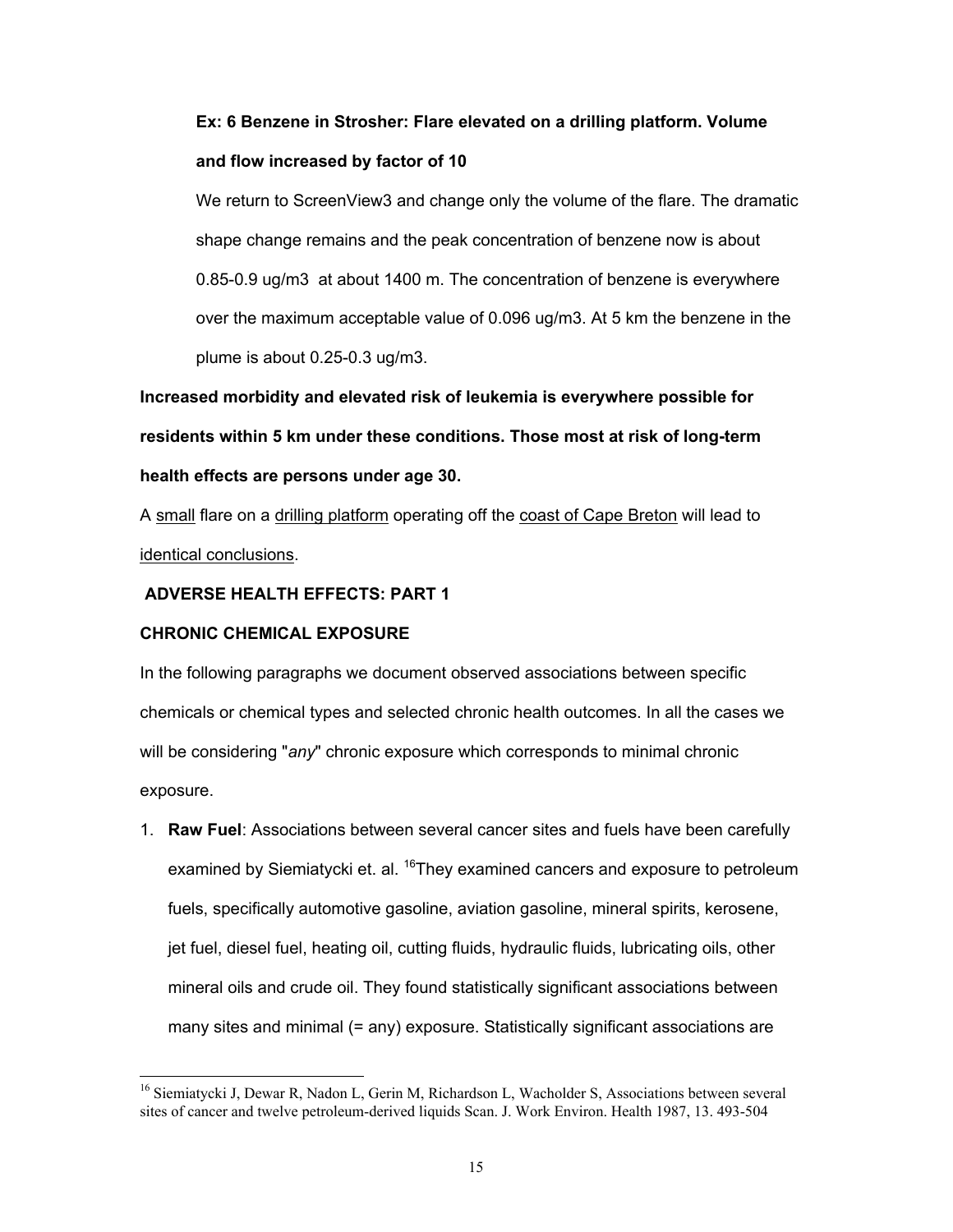those with the lower confidence interval greater than 1. Statistically significant associations at the 90<sup>th</sup> percentile were found between the following sites and fuels

| Stomach and         | Automotive gasoline       | $OR = 1.5$ |
|---------------------|---------------------------|------------|
|                     | Kerosene                  | $OR = 1.7$ |
|                     | <b>Hydraulic Fluids</b>   | $OR = 1.9$ |
| Rectum              | Crude Oil                 | $OR = 5.8$ |
|                     | <b>Jet Fuel</b>           | $OR = 2.1$ |
| Lung Oat cell       | <b>Heating Oil</b>        | $OR = 1.7$ |
|                     | Cutting fluids            | $OR = 1.5$ |
| Lung Squamous cell  | Kerosene                  | $OR = 1.4$ |
|                     | Diesel Fuel               | $OR = 1.5$ |
|                     | Lubricating Oils          | $OR = 1.2$ |
|                     | Crude Oil                 | $OR = 2.8$ |
| Lung adenocarcinoma | Kerosene                  | $OR = 1.5$ |
|                     | <b>Other mineral Oils</b> | $OR = 1.7$ |
| Lung other          | <b>Other Mineral Oils</b> | $OR = 1.8$ |
| Prostate            | <b>Mineral Spirits</b>    | $OR = 1.3$ |
|                     | <b>Diesel Fuel</b>        | $OR = 1.7$ |
|                     | <b>Heating Oil</b>        | $OR = 1.4$ |
|                     | <b>Cutting Fluids</b>     | $OR = 1.2$ |
|                     | <b>Hydraulic Fluids</b>   | $OR = 1.5$ |
|                     | <b>Lubricating Oils</b>   | $OR = 1.3$ |
|                     | <b>Other Mineral Oils</b> | $OR = 1.4$ |
|                     | Crude Oil                 | $OR = 2.3$ |
| <b>Bladder</b>      | <b>Cutting Fluids</b>     | $OR = 1.2$ |
| Kidney              | <b>Aviation Gasoline</b>  | $OR = 2.6$ |
|                     | <b>Cutting Fluids</b>     | $OR = 1.2$ |
|                     | <b>Jet Fuel</b>           | $OR = 2.5$ |

They found many exposure-site scenarios with elevated risk that were not statistically significant. This means that there were not enough cases to distinguish cases from chance. The smaller number of cases is principally due to latency effects. A similar study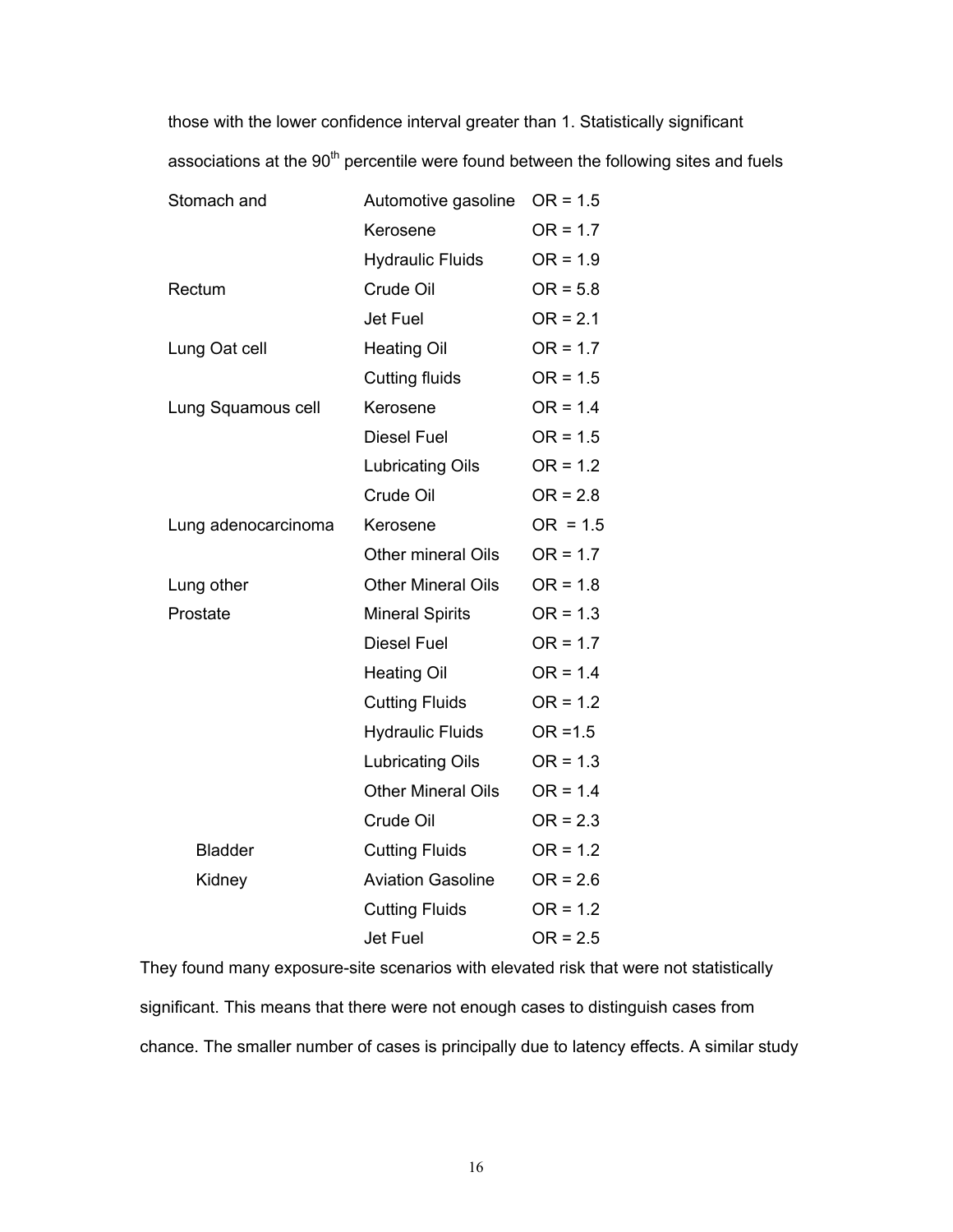done later would probably find that there were more cases because the disease has had more time to develop and appear.

Siemiatycki et. al.  $^{17}$  examined the association of minimal (= any) exposure to fuel exhaust and combustion products and an array of cancer sites. They identified statistically significant associations between the following sites and exhausts or combustion products.

| Esophageal         | <b>Wood Combustion</b> | $OR = 2.2$ |
|--------------------|------------------------|------------|
| Stomach            | Wood combustion        | $OR = 1.8$ |
| Colon              | Diesel exhaust         | $OR = 1.3$ |
| Rectosigmoid       | Gasoline Exhaust       | $OR = 1.2$ |
| Rectal             | Gasoline Exhaust       | $OR = 1.2$ |
| Pancreatic         | <b>Coal Combustion</b> | $OR = 2.3$ |
| Lung Oat cell      | Propane combustion     | $OR = 1.8$ |
| Lung Squamous cell | <b>Propane Exhaust</b> | $OR = 1.6$ |
| Lung Other         | <b>Coal Combustion</b> | $OR = 1.6$ |
| Prostate           | Liquid Fuel Comb.      | $OR = 1.6$ |
|                    | Coal combustion        | $OR = 1.6$ |
|                    | Diesel Exhaust         | $OR = 1.2$ |
| Bladder            | Natural Gas Comb       | $OR = 1.6$ |
| Melanoma           | <b>Propane Exhaust</b> | $OR = 3.3$ |

Elevated but statistically non-significant associations were found with coke combustion

to include the following sites

Esophageal OR =2.1 (.5-9.8), Stomach OR = 1.5 (0.5-4.8), Recto-sigmoid OR = 2.0

(0.6-6.8), Pancreatic OR = 2.2 (0.4-10.5), Non-Hodgkins lymphoma OR = 1.4 (0.3-

7.3).

## **2. Hydrocarbons**

## **Benzene**

<sup>&</sup>lt;sup>17</sup> Siemiatycki J, Gerin M, Stewart Nadon L, Dewar R, Richardson L Associations between several sites of cancer and ten types of exhaust and combustion products Scand. J Work Environ. Health 1988, 14, 79-90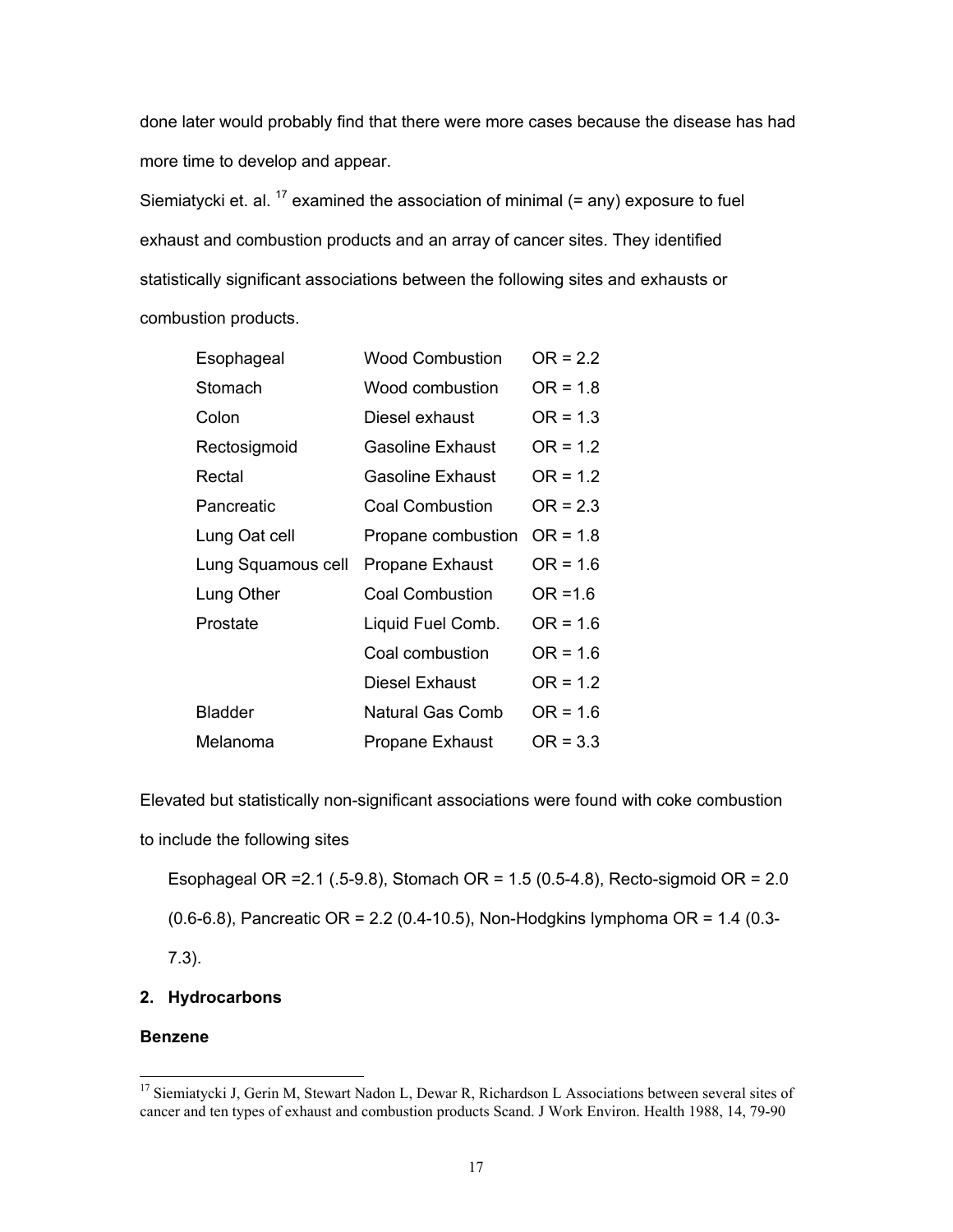Benzene is a systemic toxicant in humans at *any* concentration and a cause of aplastic anemia (deficient red blood cell production). The major effect of benzene in the body is depression of bone marrow leading to pancytopenia, (a general depression of erythrocytes (red blood cells), leukocytes (white blood cells) and thrombocytes (platelets)). A widespread reduction in erythrocytes in a population will lead to a general increase in morbidity. This has been commented upon, anecdotally, in Alberta in relation to the contrast between relatively high prosperity and relatively high use of the health-care system. Generally a higher socioeconomic standard is expected to lead to a reduced use of the health-care system.

Benzene is a known human carcinogen, causing leukemia; it is non-mutagenic. An annual time weighted average concentration (TWA) for a risk of 1 in a million is an annual average concentration of 0.096 µg/m3.

The odor threshold of benzene is 4.5 mg/m3 and the odor is described as sweet. <sup>18</sup> An odor threshold is the concentration when an average person becomes aware of an odor. We draw attention to the quite important observation that an average person will become aware of the presence of benzene at a concentration 4500 / 0.096 = 46,800 x maximum acceptable value for annual exposure of a risk of 1:1,000,000.

An average person can be at risk of leukemia and never be aware, take steps to protect or otherwise act in defense of their health and integrity.

### **Toluene**

 $\overline{a}$ 

Toluene is a chemical with one methyl group in the benzene ring. Toluene is a potent central nervous system toxicant leading to narcosis, incoordination, emotional lability, and subjective symptoms such as headache and fatigue.

<sup>&</sup>lt;sup>18</sup> Ruth JA, Odor thresholds and irritation levels of several chemical substances. Am. Ind. Hyg. J 1986, 47, A-142 to A-151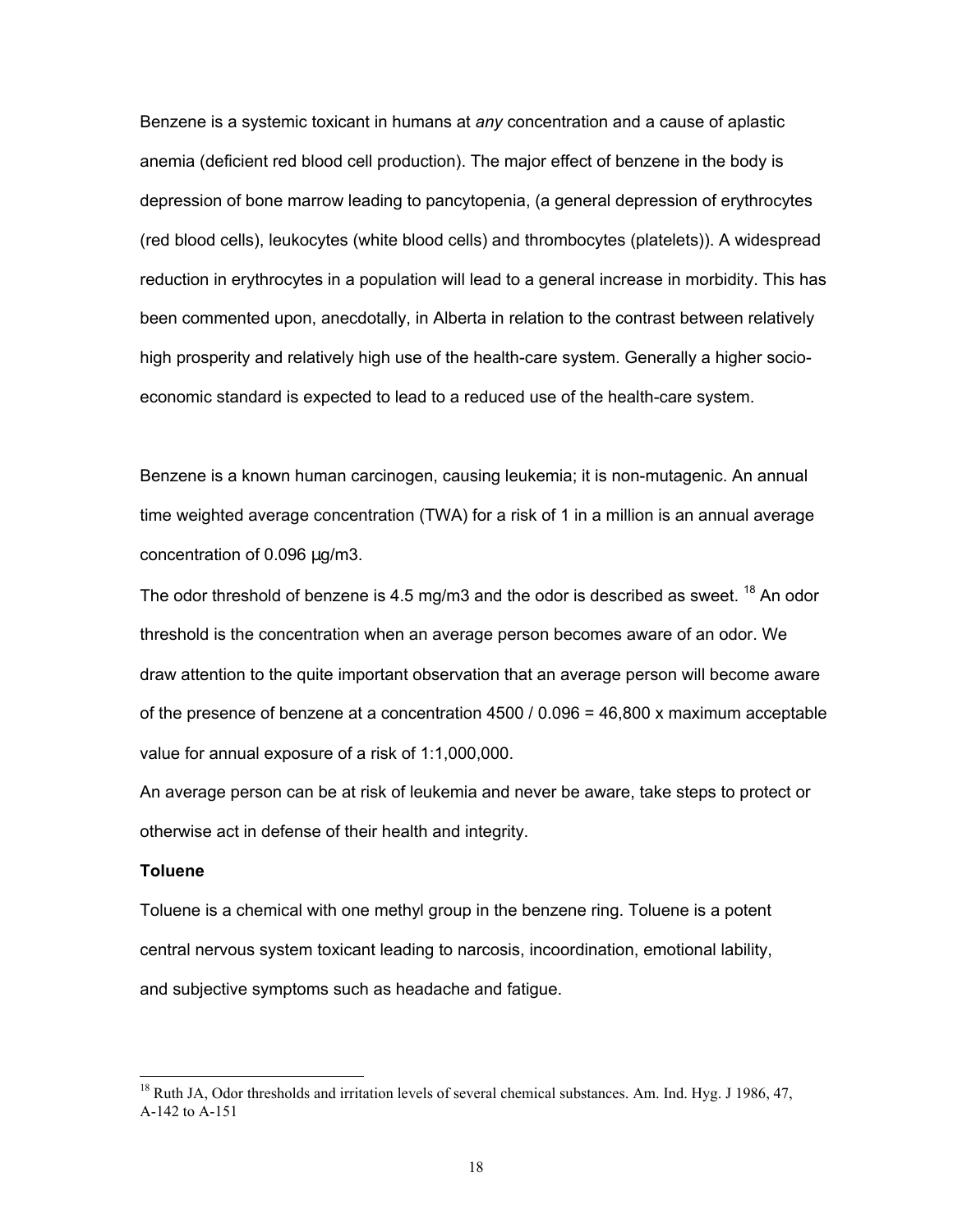Known neurotoxic responses to **acute** toluene exposure include narcosis, hilarity, lassitude, drowsiness, mental productivity decrease, reaction time change, impaired balance, vertigo, disturbed vision, paresthesias.

Neurotoxic responses to **chronic** exposure include emotional lability, bizarre behavior, tremor, unsteadiness, rhythmic limb movements, ataxia, cerebellar ataxia, optic atrophy learning decrease, circling, excitement, delirium confusion, hallucinations, ringing in the ears <sup>19</sup> Emotional lability, that is tearing for no identifiable reason, is symptomatic.

The odor threshold for toluene from coke is 17,550 ug/m3 and the odor threshold for toluene from petroleum is 8,025 ug/m3. An acceptable daily intake of toluene in air using a relative potency and very conservative approach is 120 ng/m3 = 0.12 ug/ m3.  $^{20}$ The ratio of the odor threshold of toluene to the ADI from Jones et.al., is 8025 / 0.12 = 66,800 X.

An average person exposed to toluene can experience a wide variety of neurotoxic symptoms without any indication of the cause. We have found that emotional lability is traumatic for many men who regard showing emotion openly as anathema. They often describe it to us as "un-manly but can't help it".

The ultra-conservative scale we have used in this work was formulated by Jones et.al. following a relative potency approach using Benzo[a]pyrene as the primary reference. It accurately predicts some key quantities (benzene risk etc.). It uses a non-threshold approach and in numerous comparisons in the literature proves superior in predictive ability to all but the most sophisticated and complicated procedure. The RASH approach of Jones has been designed as a method for preliminary hazard assessment. In this

<sup>&</sup>lt;sup>19</sup> Anger WK, and Johnson BL *Chemicals affecting behavior Ch3*. in Neurotoxicity of Industrial and Commercial Chemicals vol 1 CRC Press 1985 page 51 ff

<sup>&</sup>lt;sup>20</sup> Jones TD, Walsh PJ, Watson AP, Owen BA, Barnthouse LW and Sanders DA Chemical scoring by a Rapid Screening of hazard (RASH) method Risk Analysis 1988, 8, 99-118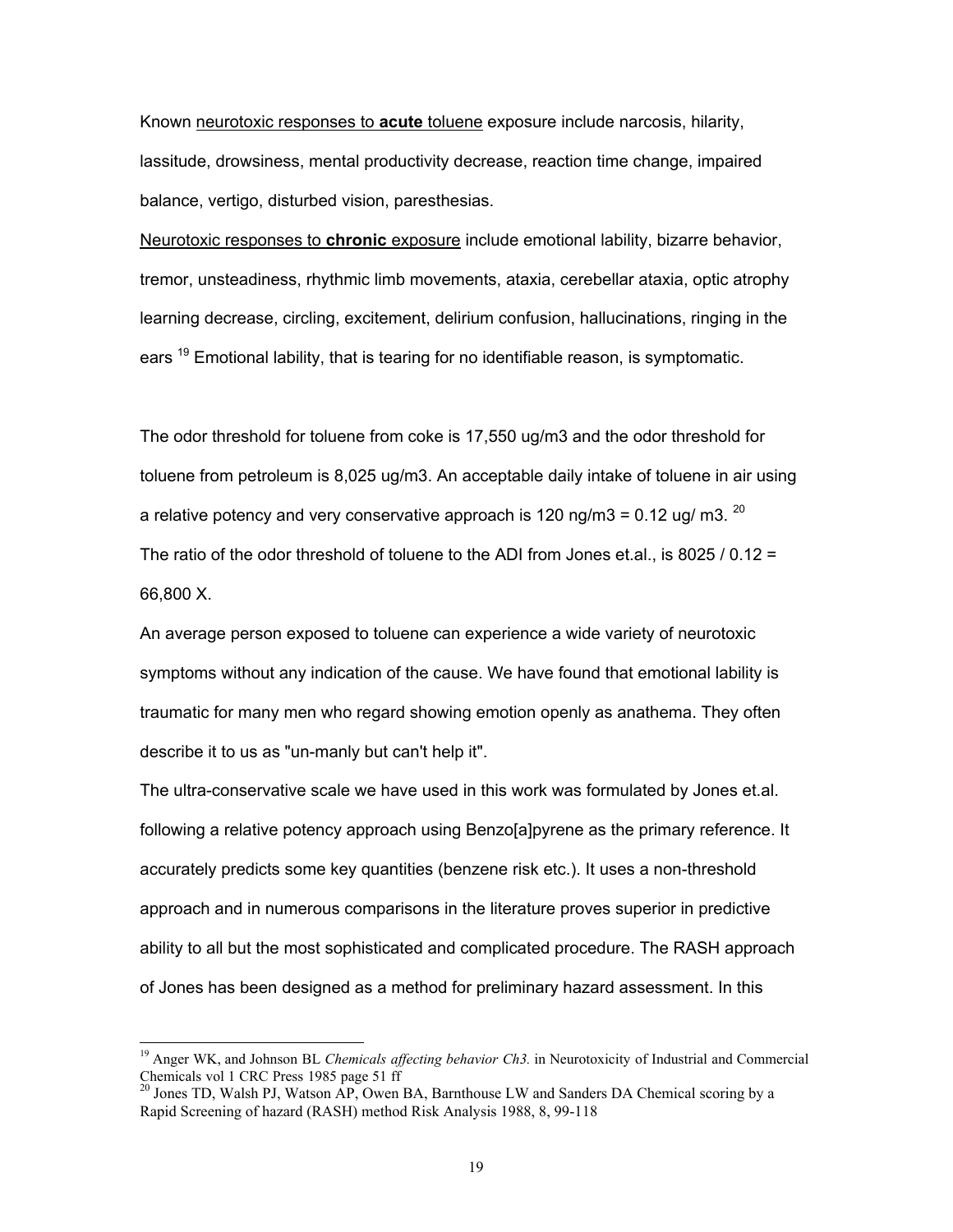work we have used predictions for an air pathway. Predictions for water and occupational pathways were published in the same reference. Our use of the RASH approach has brought us understanding.

## **Xylene, o-, m-, p-,**

Xylenes have two methyl groups substituted into the benzene ring, either adjacent (= ortho), separated by one ring carbon (= meta) or separated by two ring carbon atoms (= para), Xylenes are unequivocal developmental toxins, leading to delayed development, decreased fetal body weights and altered enzyme activities.<sup>21</sup>

There is evidence of behavioral neurotoxicity in individuals occupationally exposed to short term levels of xylene. It appears to cause CNS depression and minor effects in the liver and kidney. In human studies 200 ppm are definitely irritating to the eyes, nose, and throat.  $23$ Xylene(s) are *fetotoxic* including delayed development, decreased fetal body weights and altered enzyme activities; they may cause CNS depression in acute exposures resulting in dizziness, staggering, drowsiness and unconsciousness.

The odor threshold of xylene is 348 ug/m3 and the acceptable daily intake from air is 0.120 ug/m3. This means that an average person who becomes aware of the odor of xylenes is exposed to  $348 / 0.120 = 2,900$  X an acceptable daily intake.

A mother with delayed development or decreased birth weight in her new-born experiences an immense personal trauma.

*A common comment is "What have I done wrong?"*

*The answer is "Nothing… except live at home".*

#### **Styrene**

Styrene (vinyl benzene, ethenyl-benzene) is an irritant of the skin, eyes, and mucous membranes and a CNS depressant. Upper respiratory tract and eye-irritation have been reported at 50 ppm.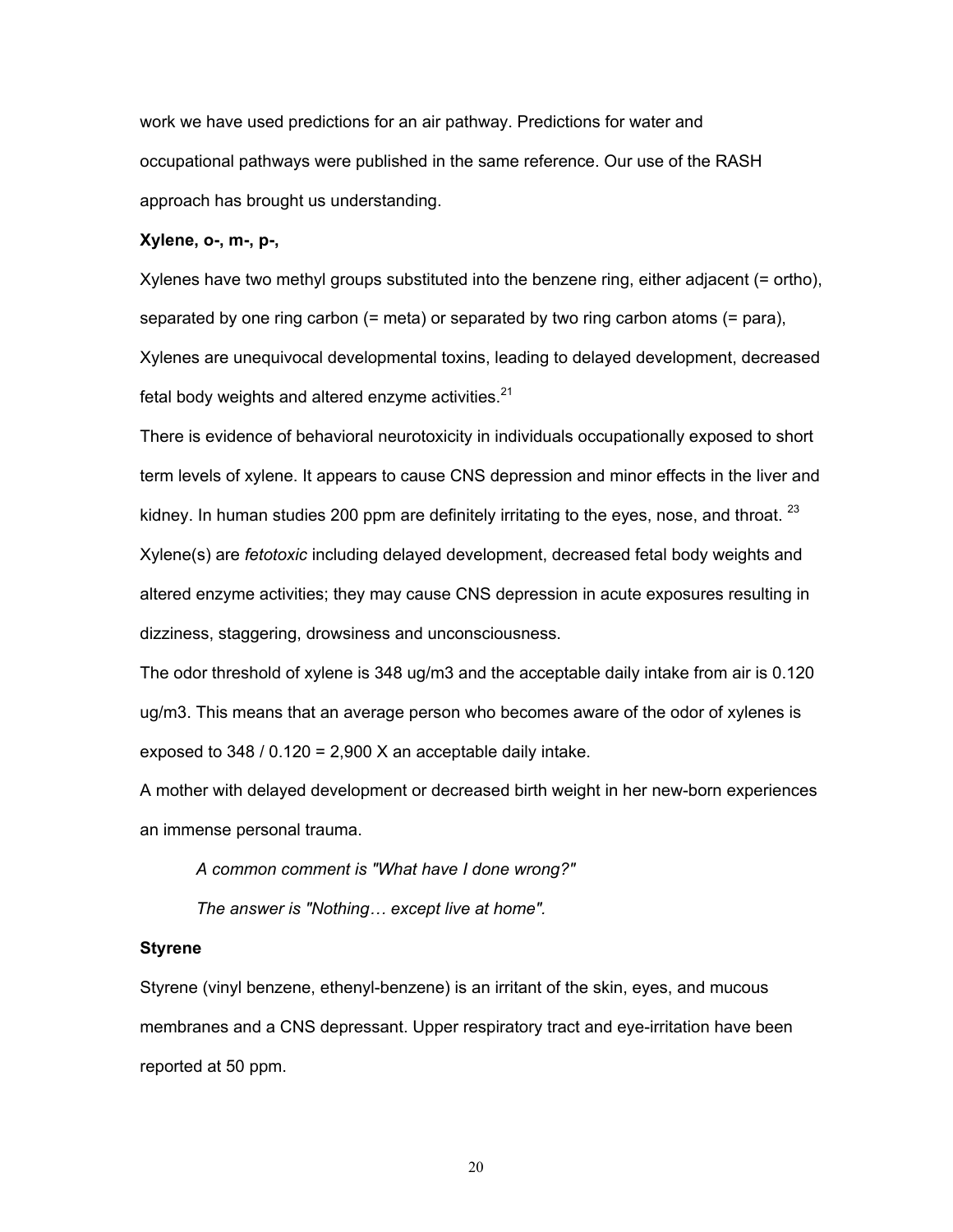Women who worked in the most exposed jobs had offspring with adjusted birth weights 4% less than the offspring of unexposed women. There is a disagreeable odor with eye and nose irritation. This may not be sufficient warning for prolonged exposures. <sup>22</sup> This will contribute to the general eye, nose, throat and mucous membrane irritation and the odor will be found very disagreeable. The odor threshold is 0.2021 mg/m3 and an acceptable daily intake by air has not been established.

## **Naphthalene**

Naphthalene is a hemolytic agent, destroying the membrane of the red blood cells with the liberation of hemoglobin, and an irritant of the eyes that may cause cataracts. Initial symptoms include eye irritation, headache, confusion, excitement, malaise, profuse sweating, nausea, vomiting, abdominal pain, irritation of the bladder. The metabolites are hemolytic, that is the biological damage is secondary to the naphthalene. Headache, nausea and confusion are reported to occur after inhalation of the vapor. Extrapolation from animal data is difficult because of varying results. $^{23}$ 

The odor threshold of naphthalene is 1.5 mg/m3 and an acceptable daily intake is estimated as 96 ng/m3 (ref.13).

An average exposed person aware of the odor of naphthalene (mothballs) is exposed to 1500 / 96 = 15.6 times a safe limit.

#### **Other substances**

Jones et.al. has estimated that an acceptable daily intake (ADI) by air of diesel exhaust particles is 1.2 ng/m3. They estimate an ADI by air of kerosene is 780 ng/m3. They estimate an ADI by air of TCDD is 0.00014 ng/m3. They estimate an ADI by air of Sulfur dioxide from the flaring of sulfur-containing material is 3.8 ng/m3 and an ADI of sulfuric acid is 2.2 ng/m3.

<sup>&</sup>lt;sup>21</sup> Calabrese and Kenyon *op.cit.* page 577<br><sup>22</sup> *Styrene monomer* in Proctor and Hughes' Chemical Hazards of the Workplace 3<sup>rd</sup> edition. Ed. Hathaway GJ et.al van Nostrand New York, 1996 pg. 519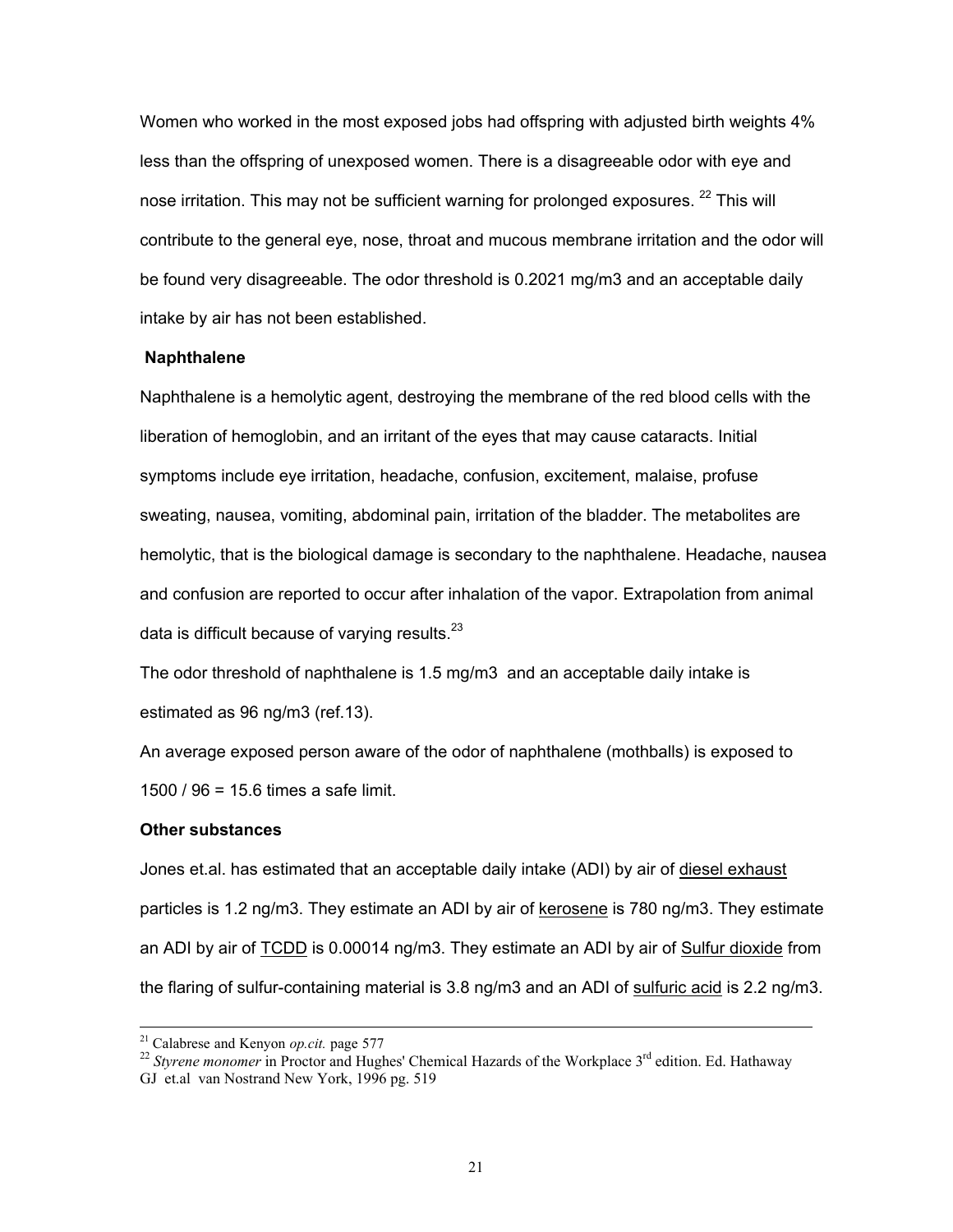Partial combustion products in Table 1 and Table 2 include Pyrene (ADI = 46 ng/m2), Fluroranthene (ADI = 7.5 ng/m3), Acenaphthene (ADI = 0.35 ng/m3), Benzo[a]pyrene (ADI  $= 0.46$  ng/m3), and Chrysene (ADI = 2.1 ng/m3). An acceptable daily intake by air of Nitrogen dioxide (NO2) a product of any combustion is 0.21 ng/m3 and the ADI for nitric oxide (NO) is 0.22 ng/m3. Oxides of nitrogen are produced in any burning from atmospheric nitrogen.

## **Sour Gas Flares**

Sour or not. Is there any reduced sulfur species in the waste gas-oil? If sour there are some extremely toxic and malodorous sulfur compounds (Table 2) **in addition** to a spectrum of carcinogenic, neurotoxic, fetotoxic and teratogenic hydrocarbons. In Alberta by administrative fiat a well is considered "sweet" when there is less than 2% hydrogen sulfide present. Exposure to this level of hydrogen sulfide is known to be neurotoxic and fetotoxic.

In the downwind plume of sour gas flares sulfur dioxide, hydrogen sulfide and carbon disulfide together with a spectrum of sulfur-containing chemicals are present, in addition to the range of hydrocarbons in Table 2. An annual exposure greater than 4 ug/m 3 hydrogen sulfide is associated with spontaneous abortion in animals and humans. <sup>24</sup> The odor threshold of hydrogen sulfide is about 7 ug/m3, that is less than the critical concentration. An acceptable daily intake of 1.8 ng/m3 has been calculated by Jones et.al. Hydrogen sulfide induces hypoxia in human and animal. It affects the ability of the cell to process oxygen by interfering with oxygen metabolic processes. Cyanide poisoning induces hypoxia by blocking the process that carries oxygen to the cell. Carbon monoxide acts the same way by forming the very stable carboxy-hemoglobin also blocking the oxygen

<sup>&</sup>lt;sup>23</sup> *Naphthalene* in Proctor and Hughes' Chemical Hazards of the Workplace 3<sup>rd</sup> edition. Ed.Hathaway GJ et.al van Nostrand New York, 1996 pg. 419

 $24$  Hemminki K, Neimi ML Community study of spontaneous abortion: relation to occupation and air pollution by sulfur dioxide, hydrogen sulfide and carbon disulfide Int Arch Occup Env Health 1982,51,55-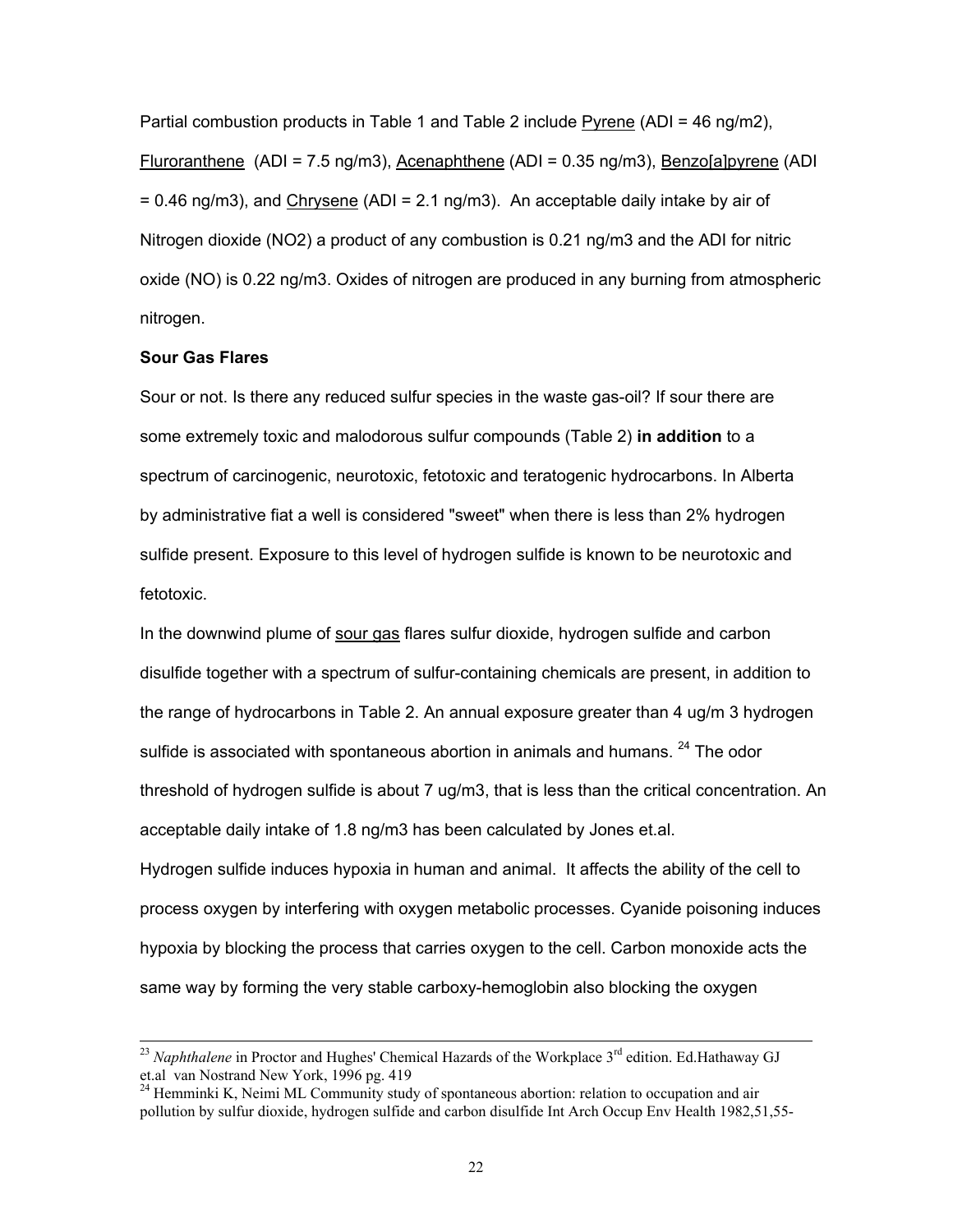transport process. In the foothills of Alberta where oil and gas are closely mixed with cattle and game ranching and recreation activities the number of spontaneous abortions in the first trimester is distressingly high. <sup>25</sup> Every bovine or elk fetus lost is a tremendous economic loss to the farmer; every child lost is a loss to the nation.

In an open meeting containing ranchers and families and oil company managers (Feb 25, 2001 in High River AB) we were asked if the effect (SA) was also possible in humans. We replied "yes" and were shocked to see that about 10% of women present had the courage to openly answer that they had personally experienced this trauma. The managers remained stone-faced.

#### **3. Dioxins**

 $\overline{a}$ 

Dioxin is the abbreviation for large class of persistent, long-lived, and ubiquitous chemicals with the same basic structure; two benzene rings joined through two oxygen atoms. They have up to 8 chlorine atoms substituted in the rings. The ones with 8 chlorines are the octachloro-, those with 6 the hexachloro-, 4 the tetrachloro- etc. and each is called a congener. The tetrachloro- congenors are more toxic and include the most potent cancer promoter, 2,3,7,8-tetrachloro-dibenzodioxin abbreviated TCDD. There are about 145 separate possible dioxins or congenors.

Dioxins form in incinerators wherever chlorine comes in contact with heated organic matter. The octachlordibenzodioxin congeners form in greater amounts than the tetrachloro congenors in the flare. $^{26}$ 

The chlorine is supplied in a flare by co-produced salt water present in the sour-solution gas, separated from the crude oil in a battery. Exposure to dioxins and furans is well established as the cause of chloracne. $27$ 

 $^{25}$  Wayne and Ila Johnson, Sundre AB, private conversation Dec 13, 01

<sup>26</sup> Gochfeld M, in *Environmental Medicine* ed. Brooks SM, Gochfeld M, Herzstein J, Jackson RJ, Schenker MB, Mosby 1995, pg 603, ref 75

<sup>&</sup>lt;sup>27</sup> Casarett and Doull's Toxicology The Basic Science of Poisons 4<sup>th</sup> ed. Pergamon 1991, page 478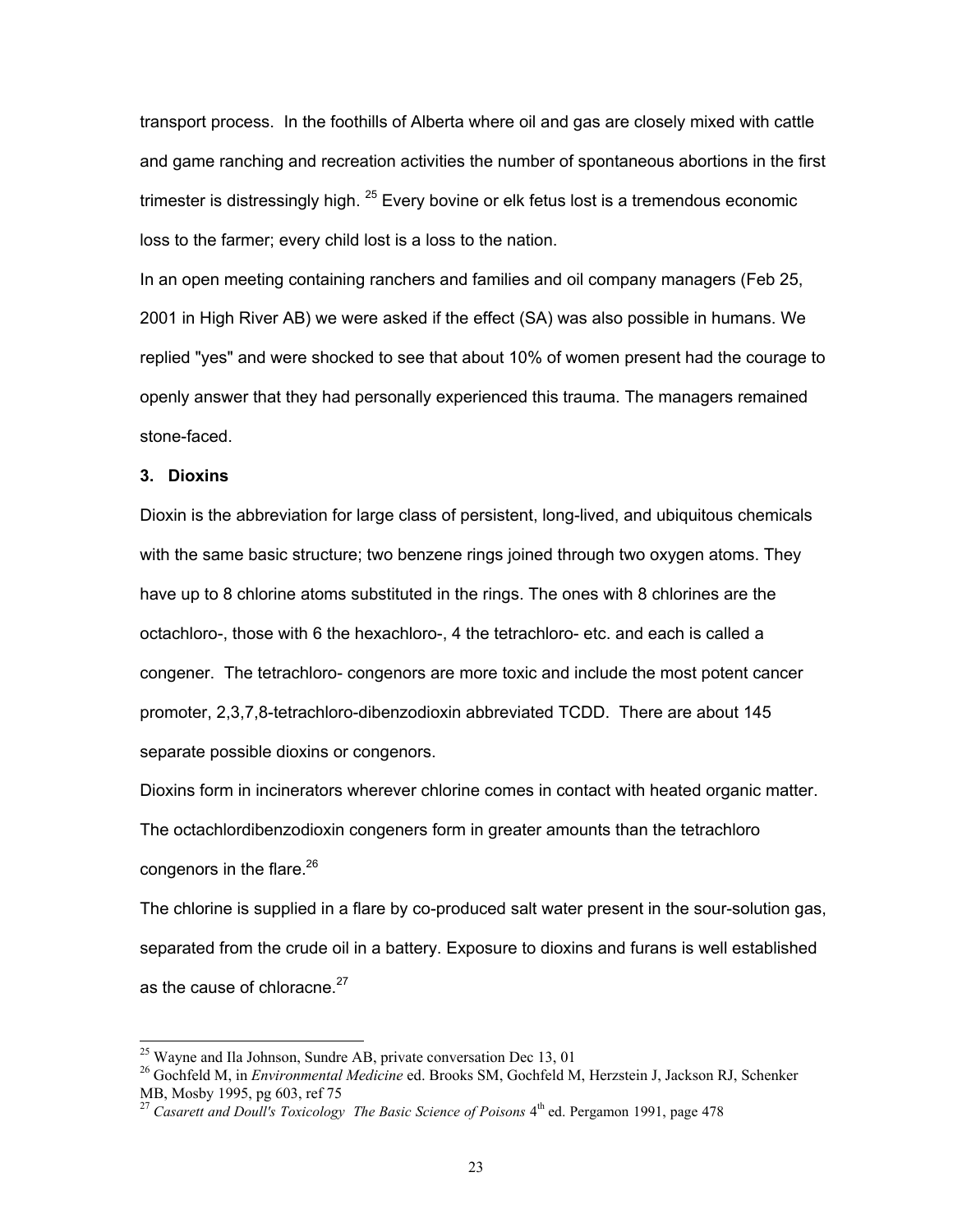Chloracne is a dermatological condition distinguished by the distribution of the lesions. The most sensitive areas are the face and behind the ears. The nose is very resistant. In men, the penis and scrotum are frequently affected. As the disease progresses chloracne may occur at sites that are distant from the contact area including the back and buttocks. The lesions are exceptionally itchy with little or no relief available. The condition lasts for months. 28

Criteria to identify chloracne include, exposure to a chloracnegen (dioxin), onset within 2 weeks to 2 months, predominance of open nodules (comedones) and straw colored cysts, atypically distributed, inflammatory cysts and abscesses on the face behind the ears, on the neck scalp and buttocks, recedes slowly after exposure is reduced.<sup>29</sup> The main causative congenors were the hexachlorinated dibenzodioxins.<sup>30</sup> This work shows that the cumulative dose must exceed a very small threshold amount to display chloracne. Exposed persons who have not exceeded the threshold will not display chloracne - *yet*.

cf. **Fig 2**. This individual lives about 1.4 miles from a sour gas battery in Southwestern Manitoba with 35% H2S and co-produced seawater. His residence is downwind with ambient winds. The red rash is on his face, scalp, ears, neck, chest and scrotum and accompanied by comedones (raised red itchy domes). The condition lasted for about 3 months and was unrelieved by any medical treatment.<sup>31</sup>

In workers exposed to TCDD-contaminated products the most frequent cause of sick leave was chloracne, which persisted in 32%. Neurological symptoms frequently

 $^{28}$  William F Campbell Tilston MB personal communication, March 2000

<sup>&</sup>lt;sup>29</sup> Zugerman C *Chloracne, chloracnegens and other forms of environmental acne* in Occupational Skin Disease ed Adams RM 2<sup>nd</sup> edition WB Saunders 1990 pg 128

<sup>&</sup>lt;sup>30</sup> Coenraads PJ, Olie K, Tang NJ, *Blood lipid concentrations of dioxins and dibenzofurans causing chloracne* Br. J. Dermatol. 1999:141(4):694-7

<sup>&</sup>lt;sup>31</sup> Argo J Exposure Assessment for WF Campbell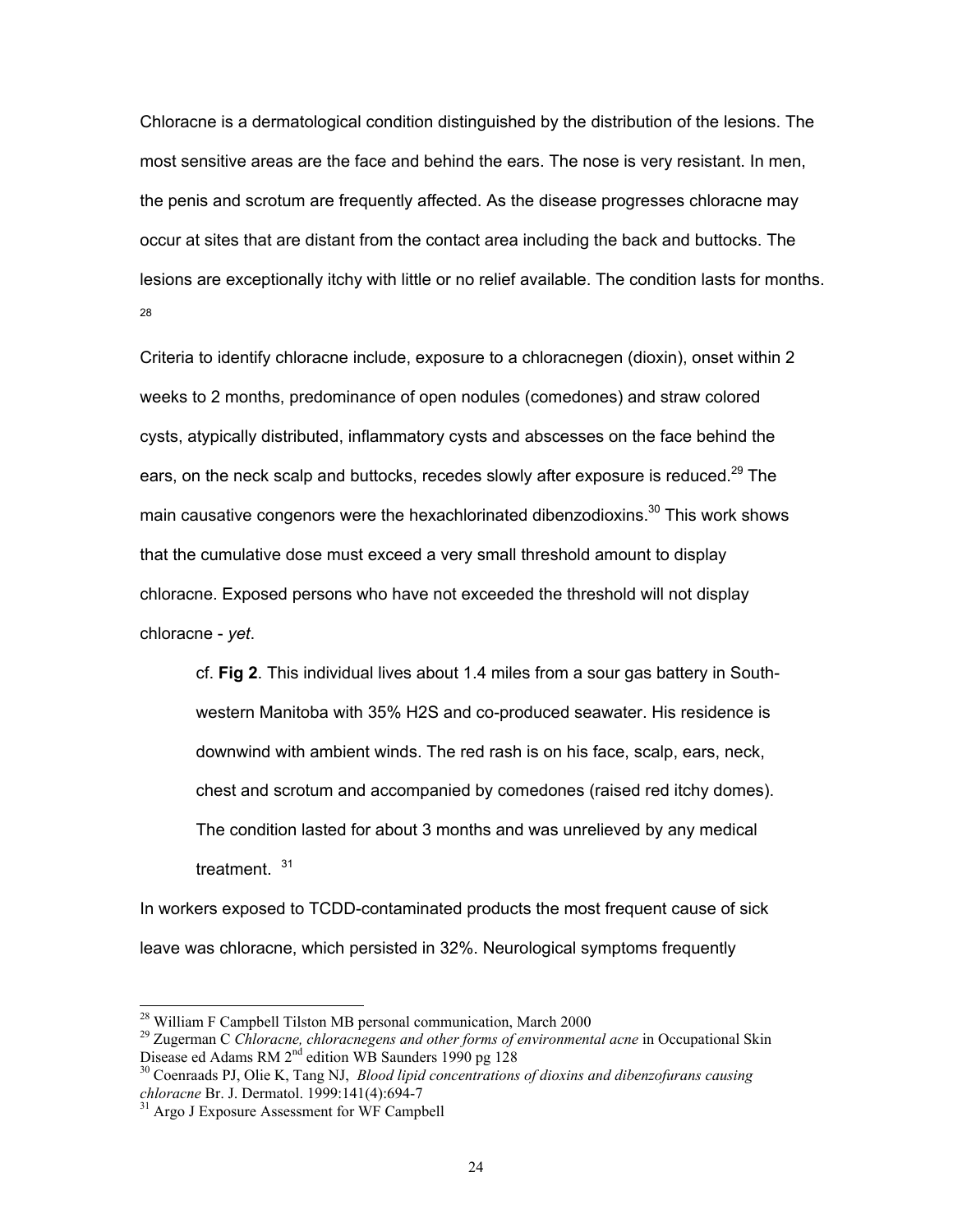reported were sleep disturbance 44%, headache 32% and neuralgia (sharp pain) 33%.<sup>32</sup> Workers with chloracne have significantly higher exposure to polychlorinated dioxins, experience mild sensory neuropathy, complain significantly more of sexual impotence, have significantly more frequent clinical signs of sensory neuropathy and significantly more frequent neurophysiological abnormalities. 33

Chronic exposure to dioxins carries a long-term excess risk of soft tissue sarcoma. This is associated with exposure to *any* polychlorinated dibenzo-dioxin or furan with an odds ratio OR = 5.6 (CI = 1.1 -28). This is a substantial risk.  $34$  Minimal (= any) exposure can be very dangerous. Jones estimates an ADI for TCDD of 0.00014 ng/m3.

Emission factors for total dioxins can be estimated experimentally by measuring the dioxins formed with several fuels in the presence or absence of chloride. For example newspaper, branches of London plane trees, newspapers mixed with sodium chloride, polyethylene or PVC were combusted and the exhaust gases collected. Total dioxins in the newspapers alone were 0.186 ng/g; total dioxin in the branches of London plane tree was 1.42 ng/g; total dioxin in newspapers impregnated with sodium chloride was 102 ng/g and 101 ng/g from newspapers impregnated with sodium chloride and PVC. More chloride produced more dioxins.<sup>35</sup>

## **Ex 7: Estimate Dioxin Emission: Strosher Sweet Gas Flare**

<sup>32</sup> Neuberger M, Kundio M, Jager R, *Chloracne and morbidity after dioxin exposure (preliminary results)* Toxicol. Letts. 1998:96-97:347-50

<sup>33</sup> Tomke F, Jung B, Besser R, Roder R, Konietzko J, Hopf HC, *Increased risk of sensory neuropathy in workers with chloracne after exposure to 2,3,7,8-polychlorinated dioxins, and furans.* Acta Neurol Scand 1999:100:1-5

<sup>&</sup>lt;sup>34</sup> Kogevinal M, Kaupinnen T, Winkelmann R, Becher H, Bertazzi PA, Bueno-de Mesquita HB, Coggon D, Green L, Johnson E, Littorin M et.al. *Soft tissue sarcoma and non-Hodgkin's lymphoma in workers exposed to phenoxy herbicides, chlorophenols and dioxins: two nested case-control studies.* Epidemiology 1995:6(4):396-402

<sup>&</sup>lt;sup>35</sup> Yasuhara A, Katami T, Okuda T, Ohno N, Shibamoto T Formation of dioxins during the combustion of newspapers in the presence of sodium chloride and poly(vinyl chloride) Enviro. Scit Technol. 2001, 35; 1373-1378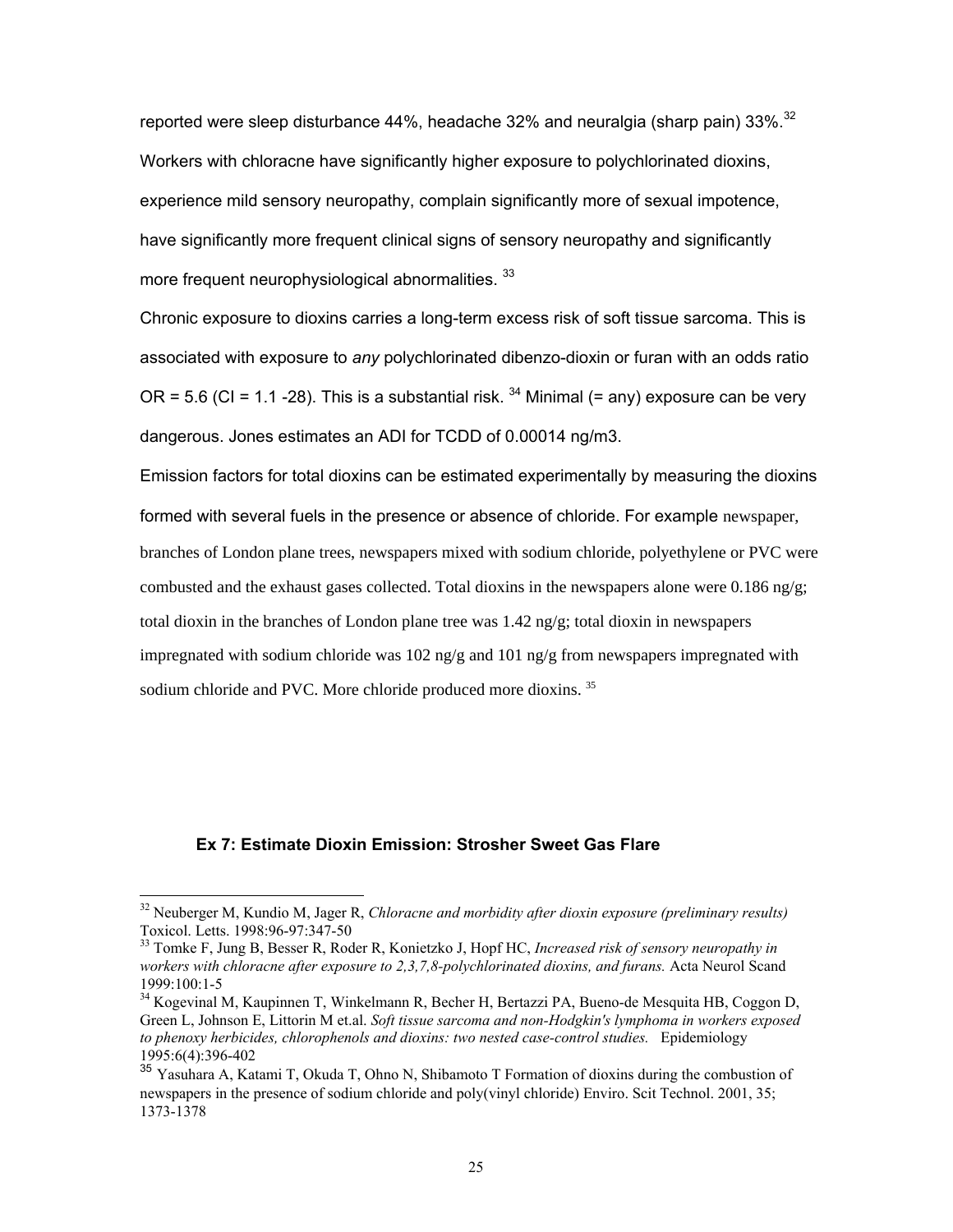We use an emission factor of 100 ng total dioxin /g fuel in the presence of chloride and 0.2 ng/g fuel in the absence of chloride. We estimate the density of the fuel in Strosher by summing the mass of combustion products. The density is approximately  $0.0088368 \text{ kg/m3}$ . Then in 1 minute the gas flows 6 m3 or  $\sim$  0.053 kg. or  $\sim$  53 gm. In the presence of chloride this will potentially produce  $\sim$ 100 X 53 = 5300 ng of dioxins. In the absence of chloride we expect approximately  $0.2$  ng dioxins /g of fuel or about 11 ng total dioxins. The emission rate of dioxins is approximately 5300 ng/min with chloride and approximately 11 ng/min with no chloride.

We return to ScreenView3. With the flare at 12 m elevation, slightly reduced heat release and 5300 ng total dioxins /min a peak concentration of 0.0035 ng dioxins/m3 is expected and is measurable and lower throughout the 5 km radius. This is for the original volume flared of 6 m3/min. Jones estimates an acceptable daily intake of TCDD is  $0.00014$  ng / m3 by an air path.

Increasing the volume flared by a factor of 10 does not alter the profile of total dioxins in a measurable way. Raising the flare to a drill platform 50 m high produces the same broadened profile with a peak dioxin concentration of .00075 ng/m3 close to 1400 m from the source. At 5 km the peak concentration of total dioxins in the elevated flare under minimal conditions is close to the limit calculated by Jones, 0.00014 ng dioxin.

In summary these estimations from ScreenView3 infer that in the presence of chloride and using volumes on the very lowest range of volumes flared by Industry in Alberta that the peak concentration of total dioxins will be close to 0.0035 ng/m3 or 25 X the limit from Jones. If the flare is elevated on a drill or other platform and the volumes continue small (*a very tenuous assumption*) the peak concentration of total dioxins will be closer to 0.00075 ng/m3 or 5 X the limit from Jones. **Under these conditions we expect chloracne to be widespread to any area with chronic exposure to flaring when co-produced sea water is simultaneously flared.**

4. **Particulates** Strosher refers to carbon in the plume. We include this as one form of particulates. The word "Particulates" as used here refers to both solid and colloidal micron sized particulates that are produced in open, uncontrolled burning. In the presence of sulfur dioxide (SO2) and with any organic material present great amount

26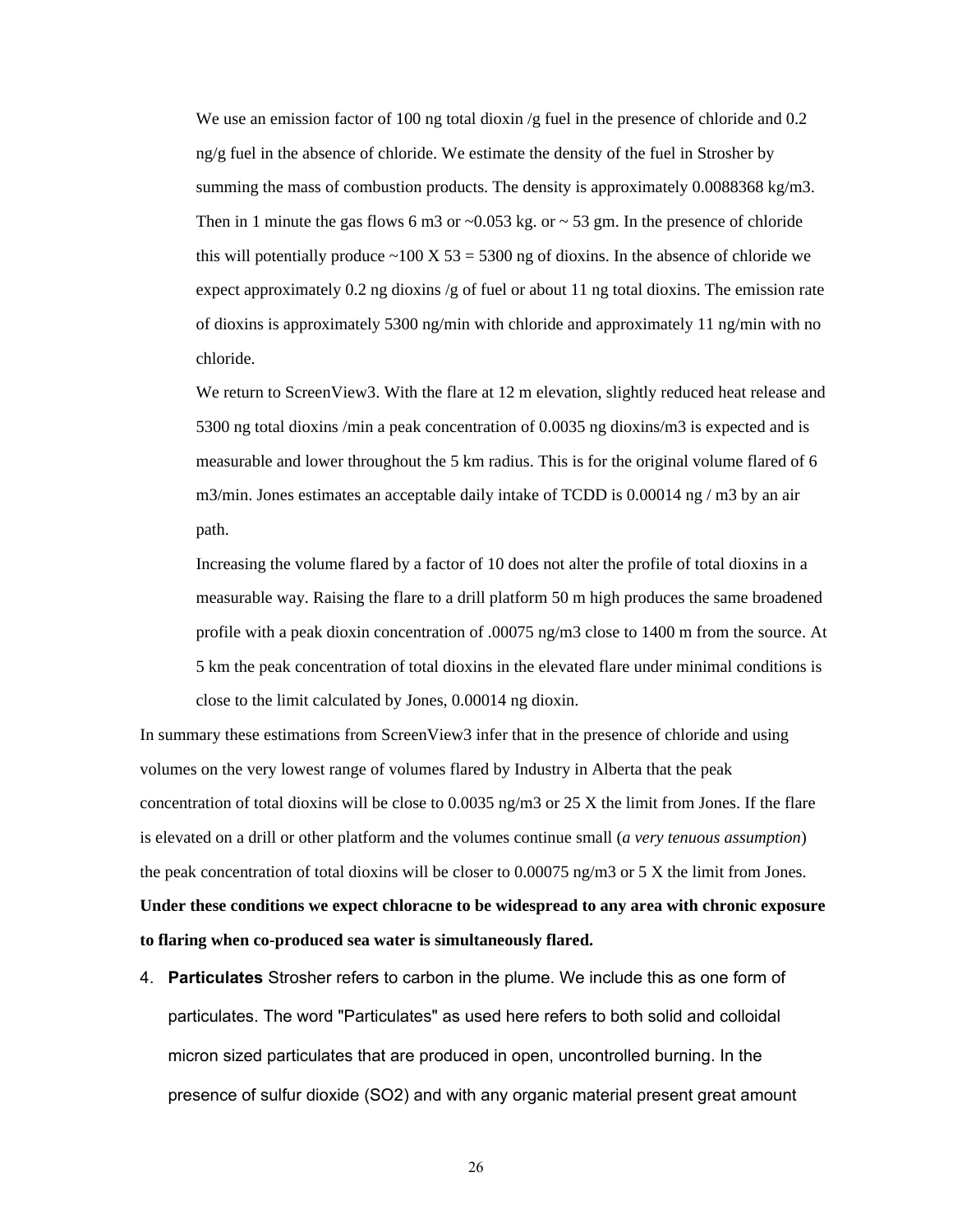of aerosols are preferentially formed initially in the sub-micron size range. These quickly coalesce and form much of the fraction called PM  $_{2.5}$ . Aerosols are very stable and capable of long range transport for many hundreds of km. The PM  $_{2.5}$ particulates include a size range less than 2.5 microns that can be inhaled into the deepest recesses of the lung, the alveoli, and are strongly involved with elevated rates of morbidity and mortality from all-cause, lung cancer, heart disease and respiratory disease.  $36$  The next largest fraction, called PM<sub>10</sub> because it includes a size range less than 10 microns that can be inhaled in all but the smallest regions of the lungs, has long been identified with increased morbidity.  $37$ 

Harvard Six Cities Study This study involved adults living in 6 US cities, selected to be representative of the range of particulate air pollution in the U.S. Total suspended particulates (TSP), PM <sub>10</sub>, PM <sub>2.5</sub>, SO4, H<sup>+</sup>, SO2, NO2 and O3 levels were monitored. Mortality risks were most strongly associated with cigarette smoking but after controlling for this and other individual differences in age, sex, cigarette smoking, body mass index, education and occupational exposure relative mortality risks across the cities were strongly associated with difference in pollution levels in the cities. Associations between mortality risk and air pollution were stronger for respirable particles and sulfates measured by PM  $_{10}$ , PM  $_{2.5}$ , SO<sub>4</sub>, than for H<sup>+</sup>, SO<sub>2</sub>, NO<sub>2</sub> and O<sub>3</sub>. The association was consistent and nearly linear with no apparent threshold value. Fine particulate pollution (PM  $_{10}$ , PM  $_{2.5}$ ) was associated with cardio-pulmonary mortality and lung cancer mortality. 38

In this and other studies it has been shown that statistically significant associations were observed between particulate air pollution and respiratory symptoms. Particulate air

 $36$  Epidemiology of Chronic Health Effects: Cross sectional studies Pope A. and Dockery D. ch 6, 7 in Particles in Our Air ed R. Wilson and John Spengler Harvard Univ. Press 1996

<sup>&</sup>lt;sup>37</sup> The Perils of Particulates American Lung Association, New York 1994

<sup>&</sup>lt;sup>38</sup> Particles in our air: Concentrations and health effects op. Cit. Pg. 156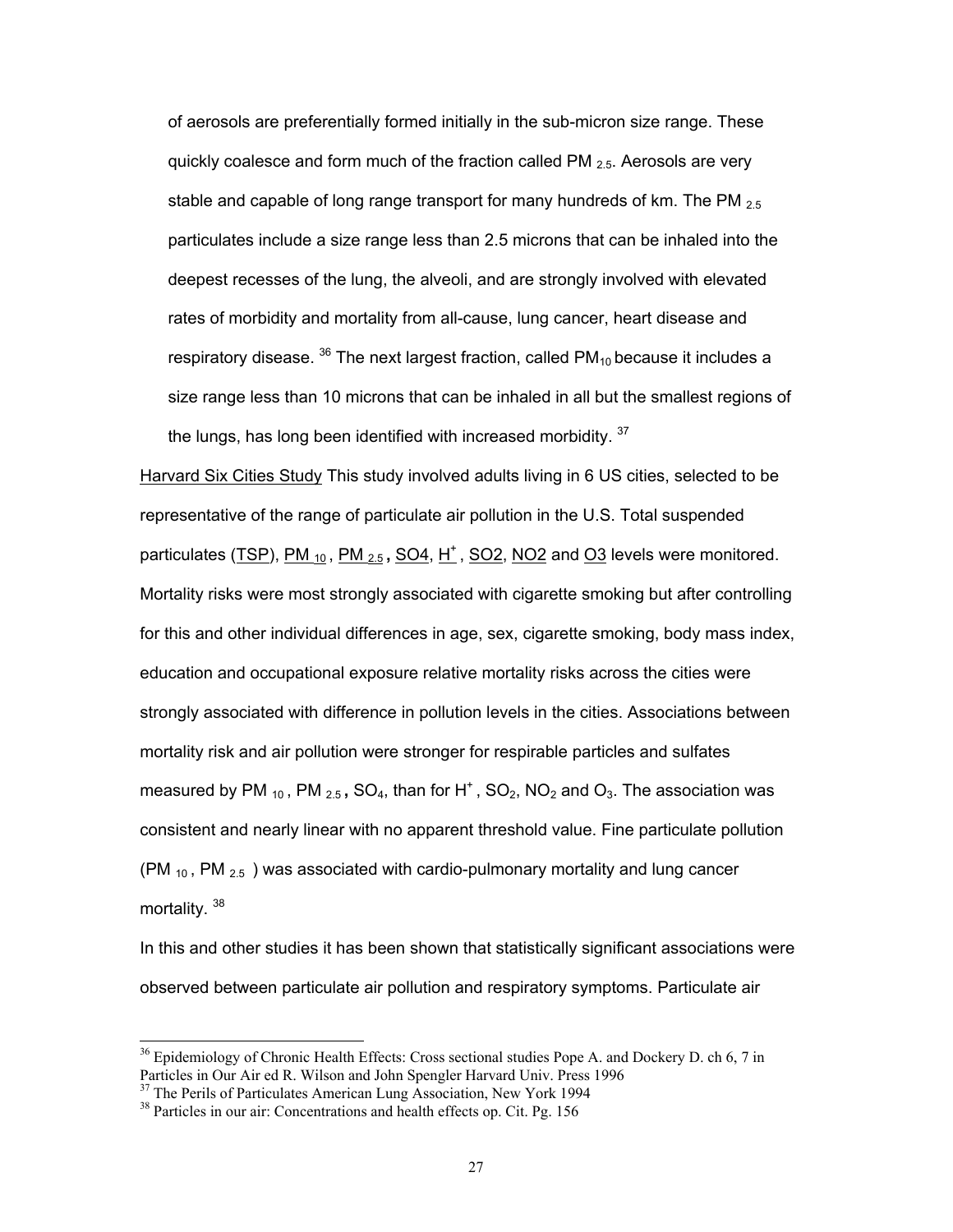pollution was most consistently associated with bronchitic symptoms. The results suggest a 10 ug/m3 increase in PM  $_{10}$  is typically associated with a 10 to 25 percent increase in bronchitis or chronic cough. <sup>39</sup>

## **Ex:8 Particulate Concentration: Sweet Gas Flare**

Strosher found 54.2 mg/m3 under the same conditions that produced the benzene discussed earlier. With a gas flow rate of 6 m3/m this is equivalent to 325,2 mg carbon/min. We return to ScreenView3 and the original conditions of a 12 m stack, reduced heat flow and an emission rate of .00542 gm C/ sec. The peak concentration of carbon particulates under these conditions is about 0.23 ug/m3 at about 2-300 m. At 1325 m the concentration is 0.10 ug/m3 Increasing the flow by a factor of 10 raises the peak concentration of carbon particulates to 2.3 ug/m3.

Changing the volume flared by a factor of 10 increases the peak particulate concentration by the same amount. Under these conditions we anticipate that respiratory irritation will be endemic in the areas surrounding a flare. Carbon particles have a very large surface area and are effective absorbers. A carbon particle passing through any unburned fuel or organic matter will absorb the fuel and/or organic matter and stabilize the chemical reactions taking place. When

The foregoing example is for a sweet gas flare when the quantity of SO2 formed is low because the sulfur in the gas is quite low. In the presence of any sour gas, flaring will produce, among others, abundant amounts of SO2. In combination with organic materials these form an aerosol, exceptionally fine particles << 1 micron. These are stable and do not disperse in the same way that the carbon particles are expected to behave. Aerosols will be transported distances of several hundreds of km from the

respired the particle will efficiently transfer the absorbed fuel to the tissue

<sup>&</sup>lt;sup>39</sup> Particles in our air: Concentrations and health effects op. Cit. Pg. 162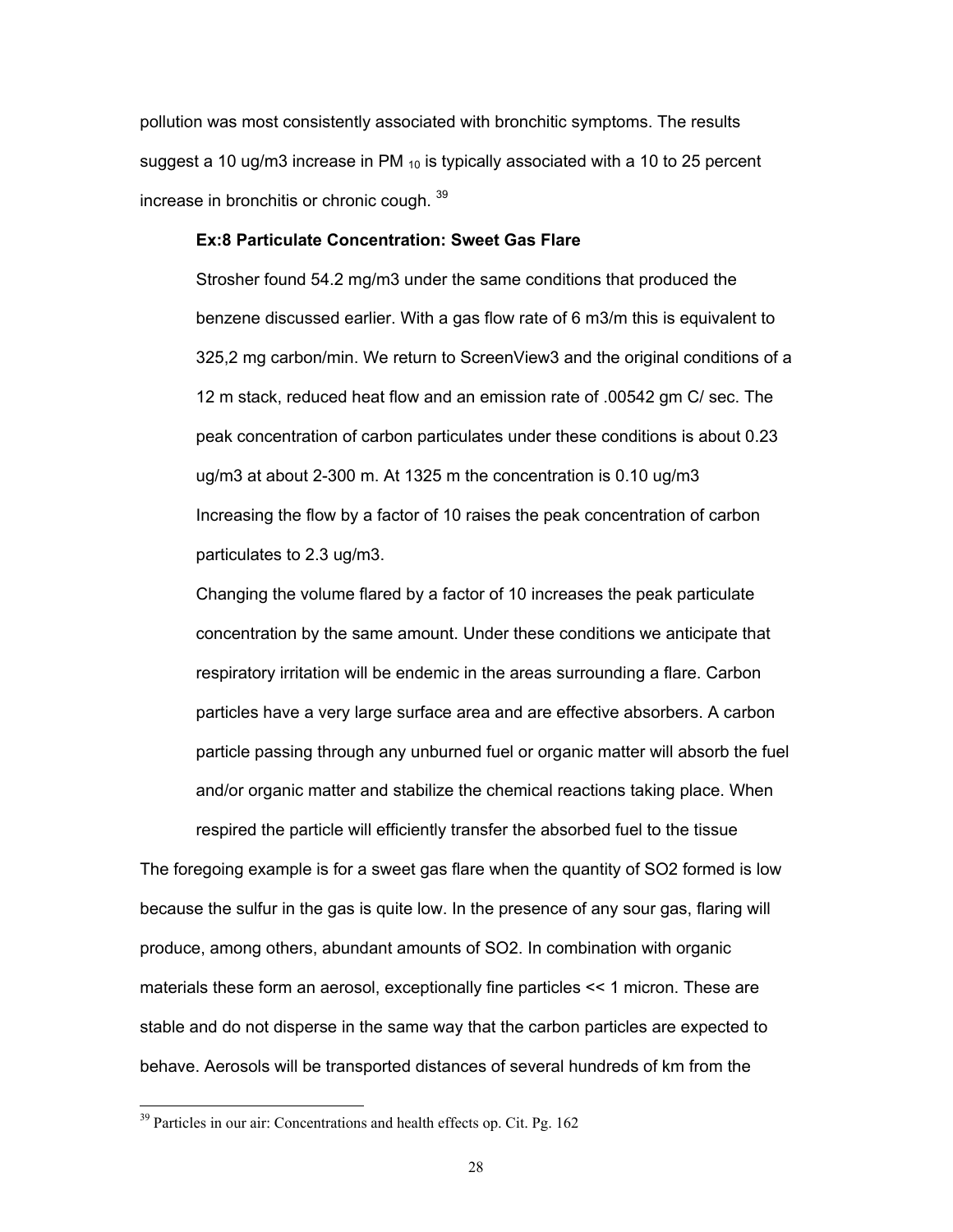source. Cadmium containing aerosols have been traced 300 km from Rouyn-Noranda to Quebec City and from Sudbury to Algonquin Park.

#### **Ex 8: Cancer Incidence Epidemiology in Western Canada**

Two atlases of cancer incidence in Canada covering the '80's were produced. Both were products of Canada's Green Plan. They are organized geographically on the census division, abbreviated CD. The CD is a division of the country with fixed and relatively stable boundaries.

The first Atlas covers cancers incident in Western Canada from 1984 to 1988. <sup>40</sup>The cancer rate in each CD is evaluated in comparison to the same site and gender throughout all the region studies giving a rate ratio abbreviated RR. We have analysed the rate ratios for all the cancers reported in each CD, using a procedure called stochastic analysis. This is a statistical procedure that uses the properties of the data to estimate the underlying distribution of the data and from this the percentiles of the distribution. In Table 4 we present the median value of the rate ratio (RR) for each CD calculated for all the cancers. The median value includes 50% of the data points.

| "All-cancer"   |                  |           |                  |  |
|----------------|------------------|-----------|------------------|--|
| <b>CD</b>      | <b>Median RR</b> | <b>CD</b> | <b>Median RR</b> |  |
| 1              | 1.1597           | 11        | 1.1795           |  |
| $\overline{2}$ | 1.1856           | 12        | 0.7327           |  |
| 3              | 0.8921           | 13        | 0.5435           |  |
| 4              | 0.8115           | 14        | 0.5455           |  |
| 5              | 1.2845           | 15        | 0.9048           |  |
| 6              | 1.2211           | 16        | 1.0418           |  |
|                | 0.8211           | 17        | 1.1164           |  |

Table 5 Median Rate Ratios for Each CD - Alberta "All-cancer"

<sup>&</sup>lt;sup>40</sup> Atlas of Cancer Incidence in Western Canada (1984-1988) ed Berkel J, Turner D, Band P, Choi N, Robson D, Whittaker H Alberta Cancer Registry 1992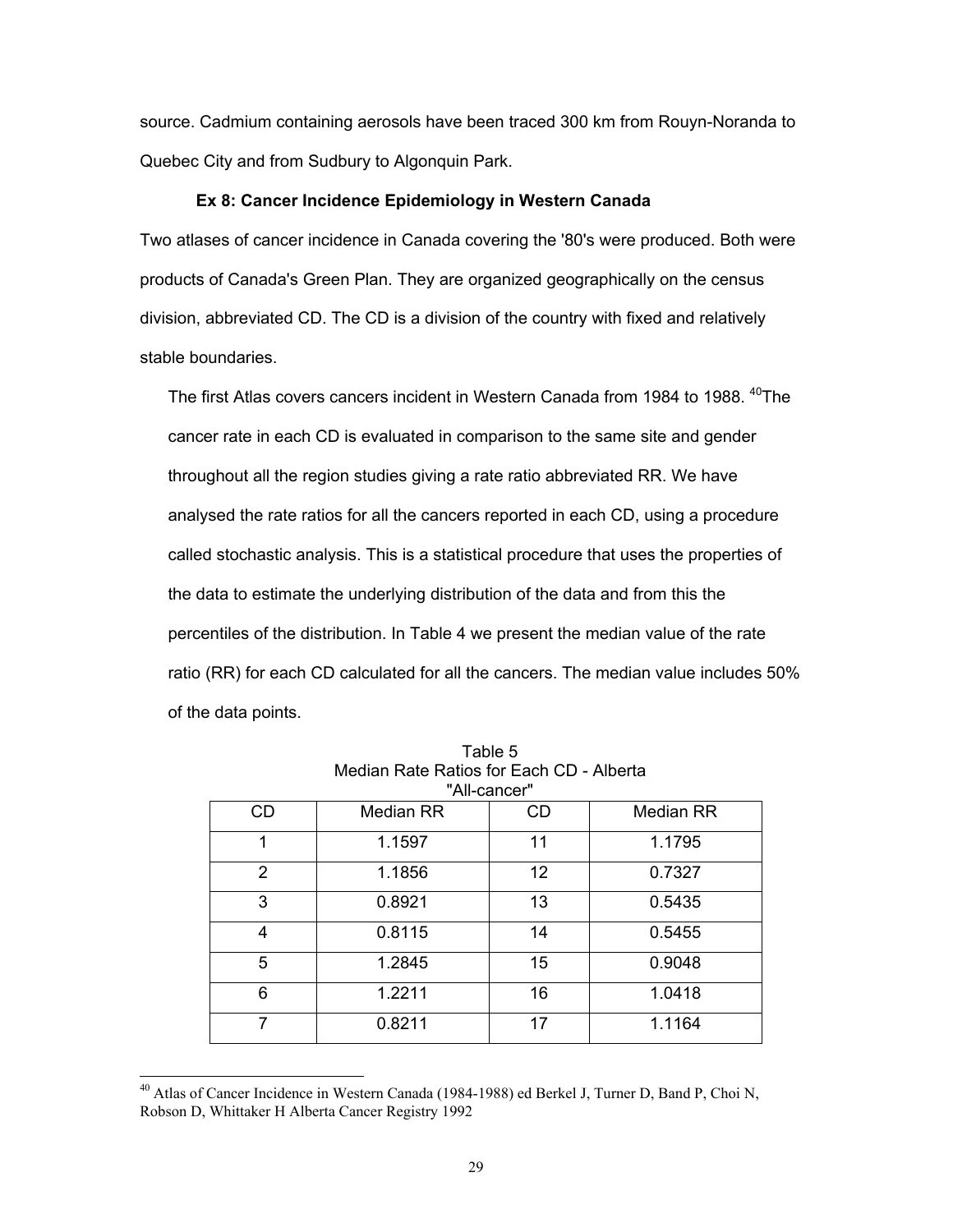|   | 0.7992 | 18 | 0.1418 |
|---|--------|----|--------|
|   | 0.9154 | 19 | 1.1162 |
| U | 0.8527 |    |        |

We compared the CD's with extensive upstream oil and gas flaring activity as depicted on the map produced by the AB EUB with the median rate ratio calculated in the stochastic analysis that appear in Table 4.

Each CD with median RR > 1 contains extensive flaring activities. CD's with less flaring activity have median rate ratios less than 1.

Our earlier comments about hydrocarbons anticipate that Leukemia, Bladder, Bone and Connective Tissue Pancreas and Thyroid have potential association with flaring emissions. Within the set of CD's with a median rate ratio > 1 we examined the median rate ratio of specific cancer sites. We analysed Bladder (M/F), Bone and Connective Tissue (M/F), Breast (F), Cervix Invasive, Leukemia (M/F), Pancreas (M/F), Thyroid (M/F) Prostate, and Unknown Primary (M/F).

Our results are in Table 6

## Table 6

## Median Rate Ratios and Cancer Sites

CD's With extensive Flaring Activity

| <b>Site</b>      | Median RR | <b>Site</b>       | <b>Median RR</b> |
|------------------|-----------|-------------------|------------------|
| <b>Bladder F</b> | 1.066     | Leukemia F        | 1.069            |
| <b>Bladder M</b> | 1.111     | Leukemia M        | 1.150            |
| Bone & CT F      | 1.192     | Pancreas F        | 1.404            |
| Bone & CT M      | 1.004     | Pancreas M        | 1.619            |
| <b>Breast F</b>  | 0.701     | Thyroid F         | 1.202            |
| Cervix           | 1.309     | <b>Thyroid M</b>  | 1.086            |
| O Digestive F    | 1.192     | Unknown Primary F | 3.279            |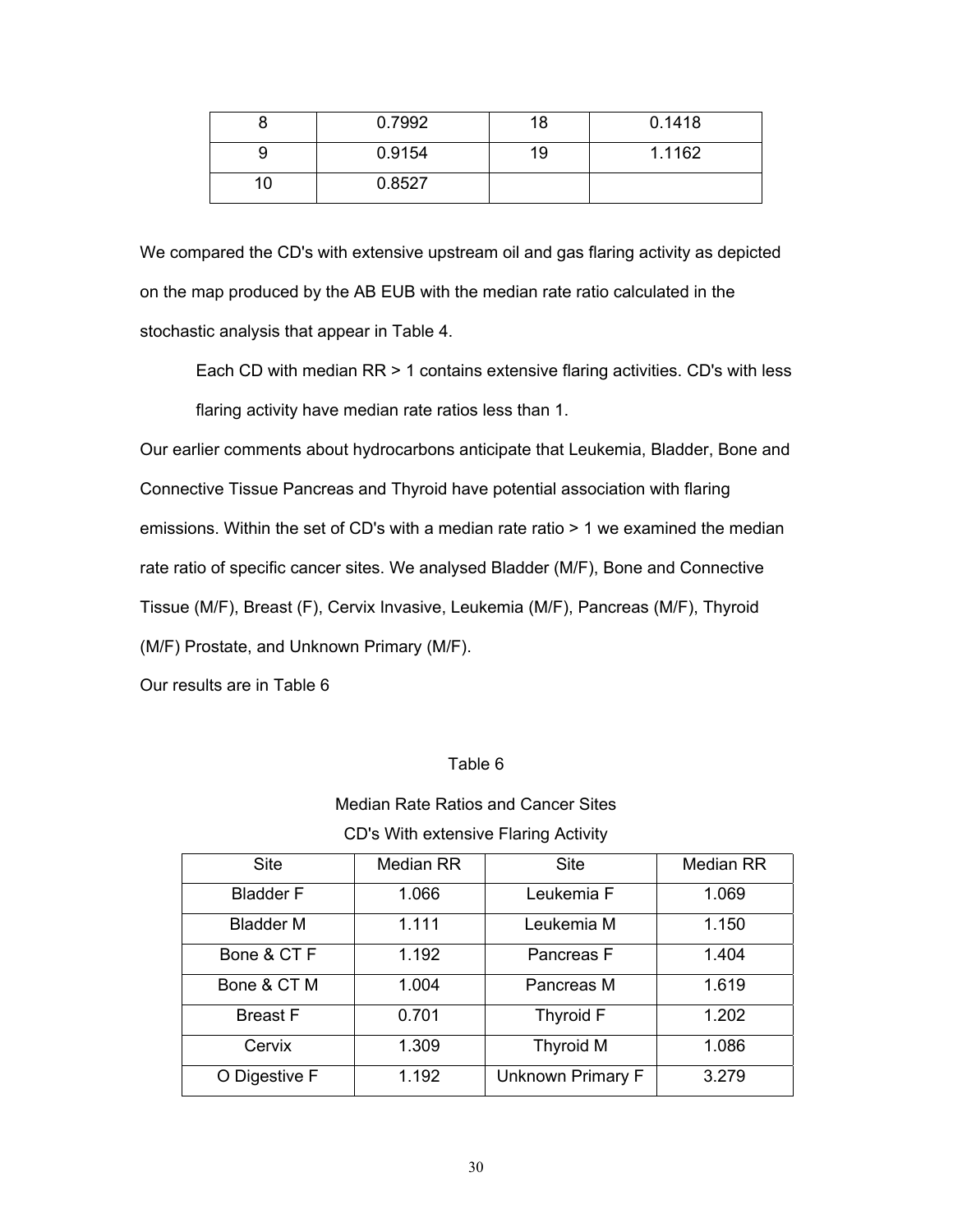|  | 0.907 | Unknown Primary M | 2.651 |
|--|-------|-------------------|-------|
|--|-------|-------------------|-------|

Recall that the rate ratio compares the rate of the cancer site (per 1000,000 pop.) with the rate for the same site in Western Canada. This is for cancer incidence data collected from 1984 - 1988. From Table 6 we can see that in the CD's with extensive flaring certain sites have elevated rate ratios as expected.

In particular we draw attention to the substantial risk of Bone and Connective Tissue F, associated with dioxin exposures: to the substantial risk of Pancreas (M/F) and Thyroid cancers (M/F): to the elevated risk of Leukemia (M/F) from benzene: the high rate ratios of unknown primary site (M/F) are often attributed to multi-focal exposure from exposure to many potential carcinogens. The quite high rate of invasive cervical cancer is unexpected but must be acknowledged. The most likely cancer is an unknown primary, followed by pancreas and thyroid. Pancreatic cancer does not arise from pancreatitis (inflammation of the pancreas). An association with diabetes has long been suspected but is very difficult to study.  $41$  The most significant cause of thyroid cancers in humans is radiation with many studies reporting an association between radiation exposure and subsequent thyroid malignancies. <sup>42</sup> Radioactive nuclides are common components of the crude oil-gas-water mix that is brought to surface. A portion will be separated in the battery and the remainder separate in the gas plants and sulfur recovery plants. The most common nuclide is from radium. We routinely detect radio-nuclides in soil from around gas plants and batteries.

<sup>&</sup>lt;sup>41</sup> Human Cancer: Epidemiology and Environmental Causes Pancreas ed Higginson J, Muir CS and Munoz N, Cambridge 1992 pg 317

 $42$  Human Cancer Epidemiology and Environmental Causes op.cit. Thyroid and other endocrine glands pg 447.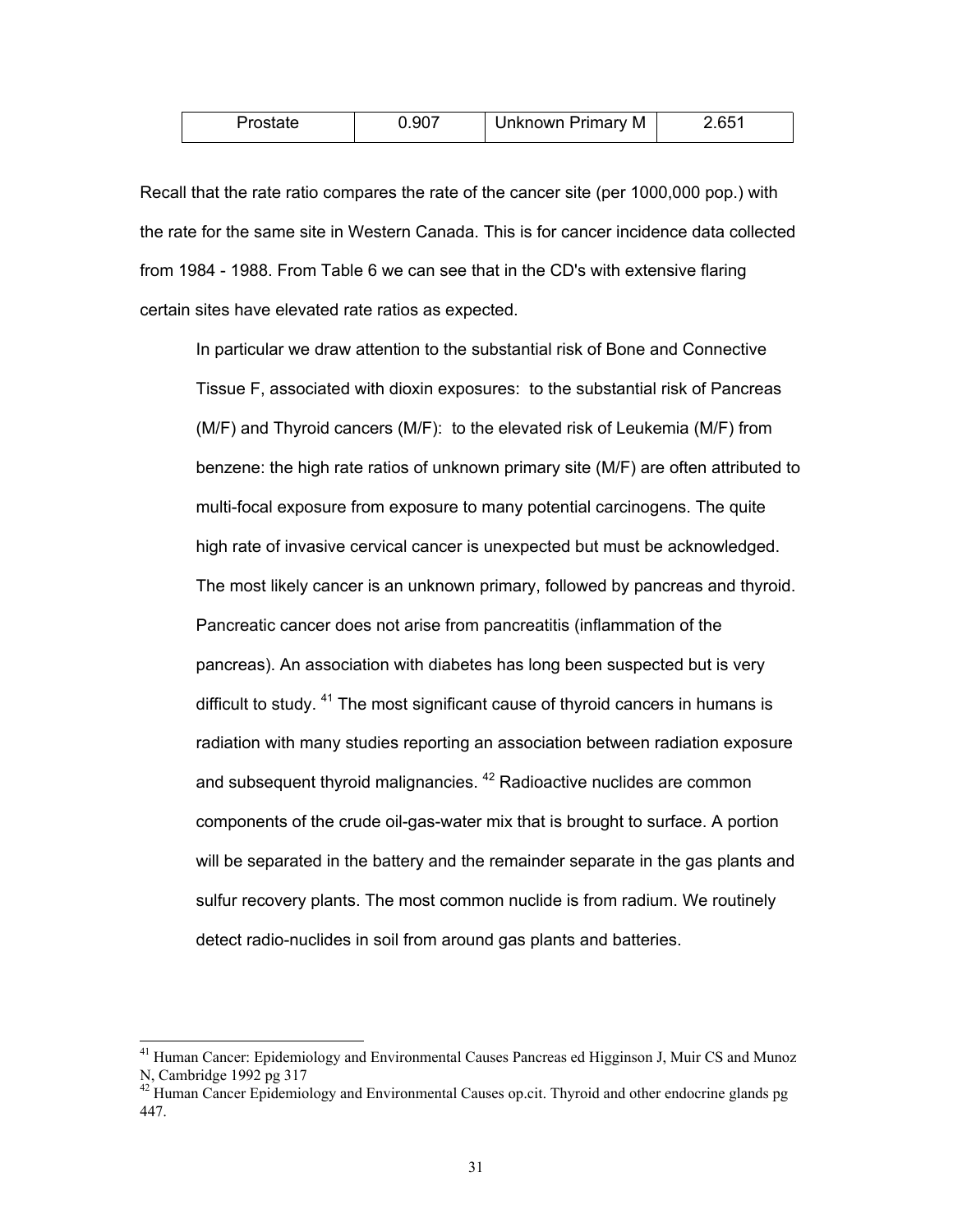This data very strongly infers an association between the degree of flaring and the type and risk of several cancers. All of these are preventable, by reducing, changing or eliminating flaring.

We draw attention to the reduced median rate ratios found for breast and prostate cancers collected in this survey. We attribute this to latency effects. The oil and gas industry began in Western Canada in about 1955, almost at the beginning of the "baby-boom". A girl child born in 1950 and genetically susceptible to cancer would enter puberty about 1960 - 1962. A 25-year latency from that time would mean she would present with a breast cancer in 1985-1987 and possibly be missed by the survey. A longer latency would have her present later and possibly be included in the Canadian Cancer Incidence Atlas of 1986-1990<sup>43</sup> or the Enhanced Cancer Surveillance project that collected breast and prostate cancers in 1992-1995<sup>44</sup>. Breast and prostate cancers rates expanded very rapidly during the '90's <sup>45</sup>. We will present the second Canadian Cancer Incidence Atlas in more detail during our presentation.

#### **ADVERSE HEALTH EFFECTS: PARTS 2**

## **STRESS**

 $\overline{a}$ 

**5. Stress:** Stress was broadly defined by Selye in 1950 as the response of an organism to stimulation or change and is characterized by activation of both the autonomic nervous system and the hypothalamus-pituitary-adrenal (HPA) axis. The resulting neuro-chemical changes affect the immune system both directly and indirectly. It has been recognized that there is an association between the CNS and the immune system as it relates to the development of auto-immune disease.

<sup>&</sup>lt;sup>43</sup> Canadian Cancer Incidence Atlas (1986-1990) ed Le ND, Marrett LD, Robson DL, Semenciew R, Turner D, Walter SD pub by authority of the minister of national Health and Welfare Ottawa 1996

<sup>&</sup>lt;sup>44</sup> Johnson KC, Mao Y, Argo J, Dubois, S, Enhanced cancer case-control component: Proposal for a collaborative project Health Canada and Canadian Cancer Registries Epidemiology Research Group 1994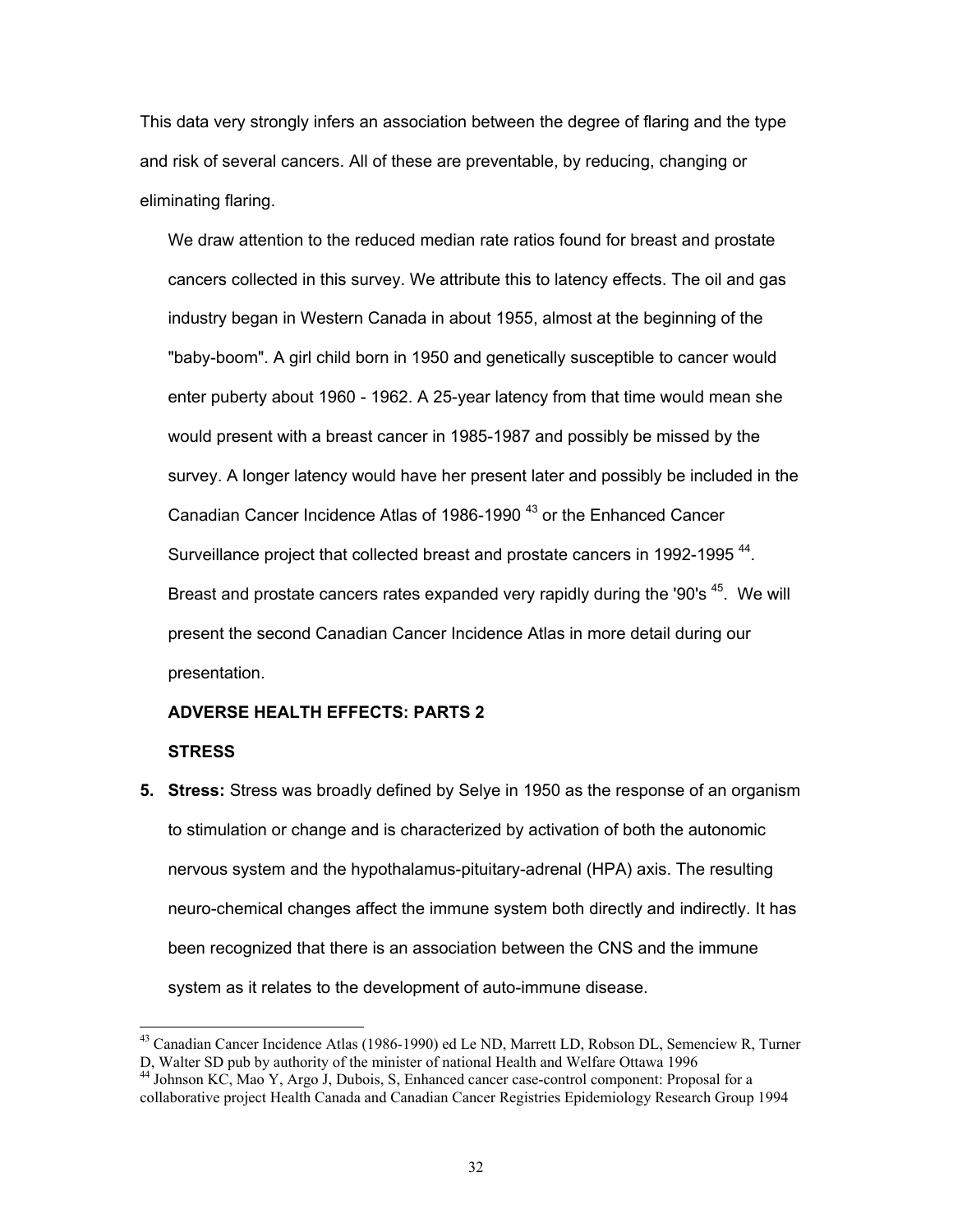Autoimmune disease is a condition in which the immune system "reacts to itself " and includes MS, type II diabetes, rheumatoid arthritis, Graves disease, Hashimoto's disease and lupis. <sup>46</sup> It seems to be associated with chronic stress from chronic exposure after one incident that seems life threatening. In this is shows many properties in common with, and may be related to, PTSD

The onset of **rheumatoid arthritis** usually follows one of two patterns: occurring after a single abrupt life event or after a long-standing series of unpleasant experiences. The former category includes bereavement, separation, divorce, termination of employment or abrupt financial loss. The latter includes long-term discord with a spouse or co-worker, an increase in work pressure or pressures of childcare.

Autoimmune **thyroid disease** includes Graves hyperthyroidism, Hashimoto's hypothyroidism, as well as sub-acute and chronic forms of thryroiditis that may actually represent a continuum of thyroid dysfunction. Stressful life events associated with chemical exposure to crude oils appear to precede the onset of the disease <sup>47</sup>

Over half of new **insulin dependent diabetes mellitus** (IDDM) cases were found to be psychologically stressed over issues of bereavement and separation. Studies indicate a latency of as much as three years from the stressful events before the onset of disease. Stressful events included problems at work, difficulties in the home pregnancy, accidents and febrile disease. The results were confirmed in three other studies and show that a majority of IDDM patients experience some stressful life event from 1-3 years before the onset.

 <sup>45</sup> Canadian Cancer statistics 1990….2001, National Cancer Institute, Statistics Canada, Health Canada

<sup>&</sup>lt;sup>46</sup> Autoimmunity by I. Todd and C. Davenport ch. 13 in The Biology of Disease, ed. Johnathon Phillips and Paul Murray pub Blackwell Science 1995

<sup>&</sup>lt;sup>47</sup> Wayne Johnson, Sundre AB personal communication December, 2001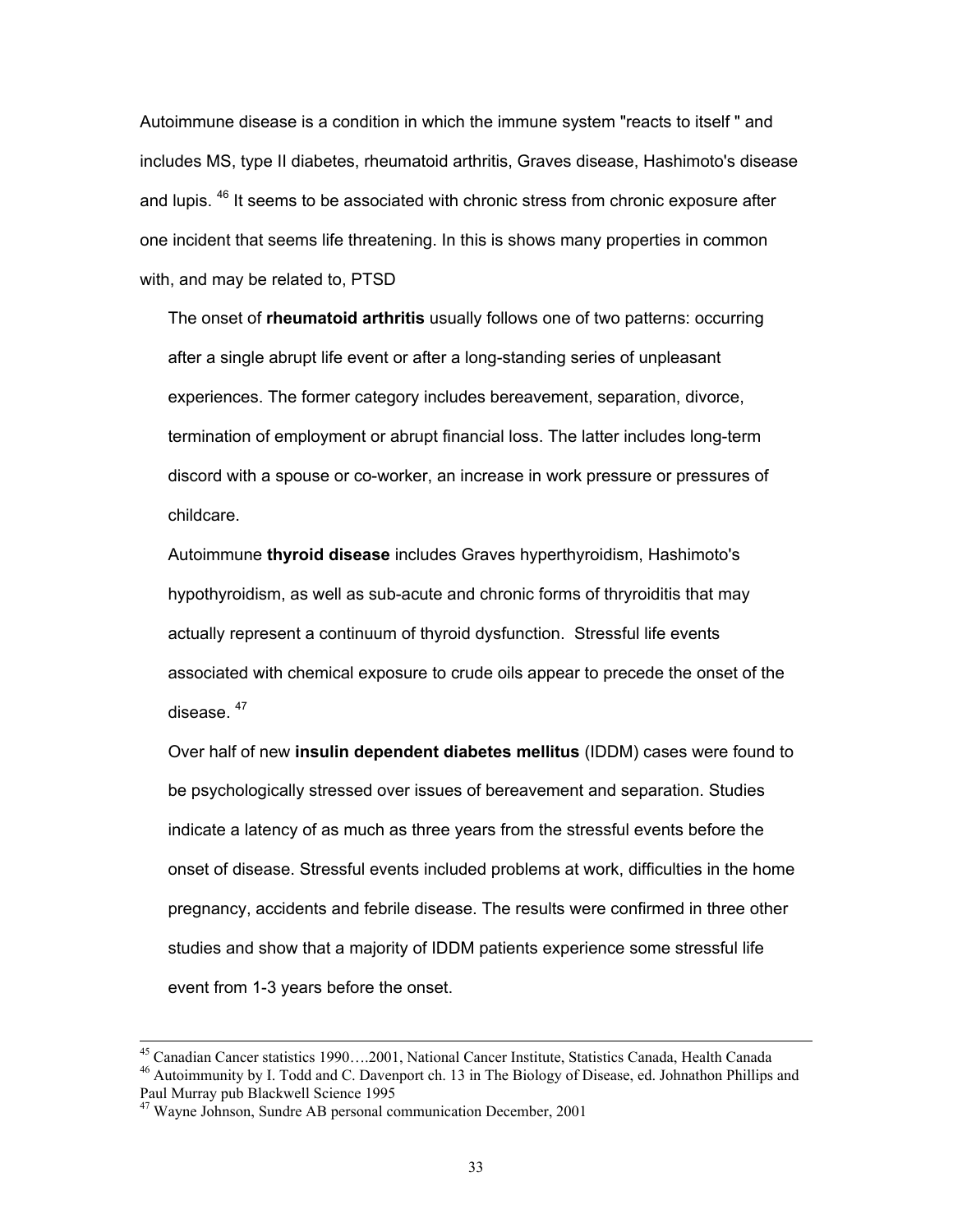**Multiple Sclerosis** patients in general report a stressful life event occurring just prior to the onset of the disease.  $48\,49}$  Many of these reports are somewhat anecdotal, as the date of onset of the disease is difficult to determine as well as the definition of an ideal control population.

The crude rate of MS in Alberta in one area (Black Diamond Health District) exposed to extensive flaring is unofficially estimated to be about 400 new cases annually per 100,000 pop. <sup>50</sup> Compare this to an age-standardized incidence rate of All-Cancer in for all of Alberta of 380 cases per 100,000 women and 451 cases per 100,000 men in 1998. <sup>51</sup>

It is now recognized that the neuro-endocrine and immune systems can be influenced by external stress once it is perceived by the CNS. Chronic stress may cause significant dysfunction of the immune response leading to increased susceptibility to disease. It has been proposed that elevations of neuro-endocrine hormones may be responsible for the immuno-suppression following acute or chronic stress.<sup>52</sup>

## **CYCLICAL CHEMICAL EXPOSURE & STRESS**

6. **Chemical sensitivity:** The influence of xenobiotic chemicals on the human limbic system has been widely investigated. The limbic system is that portion of the brain that controls emotions and is strongly influenced by chemical pollutants. Bell et.al.  $53$ have established that the answers to five questions are significantly associated with chemical sensitivity in an individual. Sixty percent of 643 persons questioned

<sup>&</sup>lt;sup>48</sup> Barbara Graff Vulcan AB, personal communication March 2001

<sup>49</sup> Terri Reuser Turner valley AB, personal communication March 2001

<sup>&</sup>lt;sup>50</sup> Dr D. Swann MOH for Turner Valley-Black Diamond Health District private communication 2001

<sup>&</sup>lt;sup>51</sup> Canadian Cancer Statistics 1998 National Cancer Institute of Canada pg 20

 $52$  The Effects of Stress on Autoimmune Disease, Whiteacre, CC, Cummings SO, and Griffin AC in Handbook of Human Stress and Immunity Glaser R and Kiecolt-Glaser JK ed. Academic San Diego 1994,  $pg$  77-81

<sup>53</sup> Bell IR, Schwartz, GE, Peterson JM, Amend D *Self-reported illness from chemical odors in young adults without chemical syndromes of occupational exposure.* Arch Env. Health 1993:48(1):6-13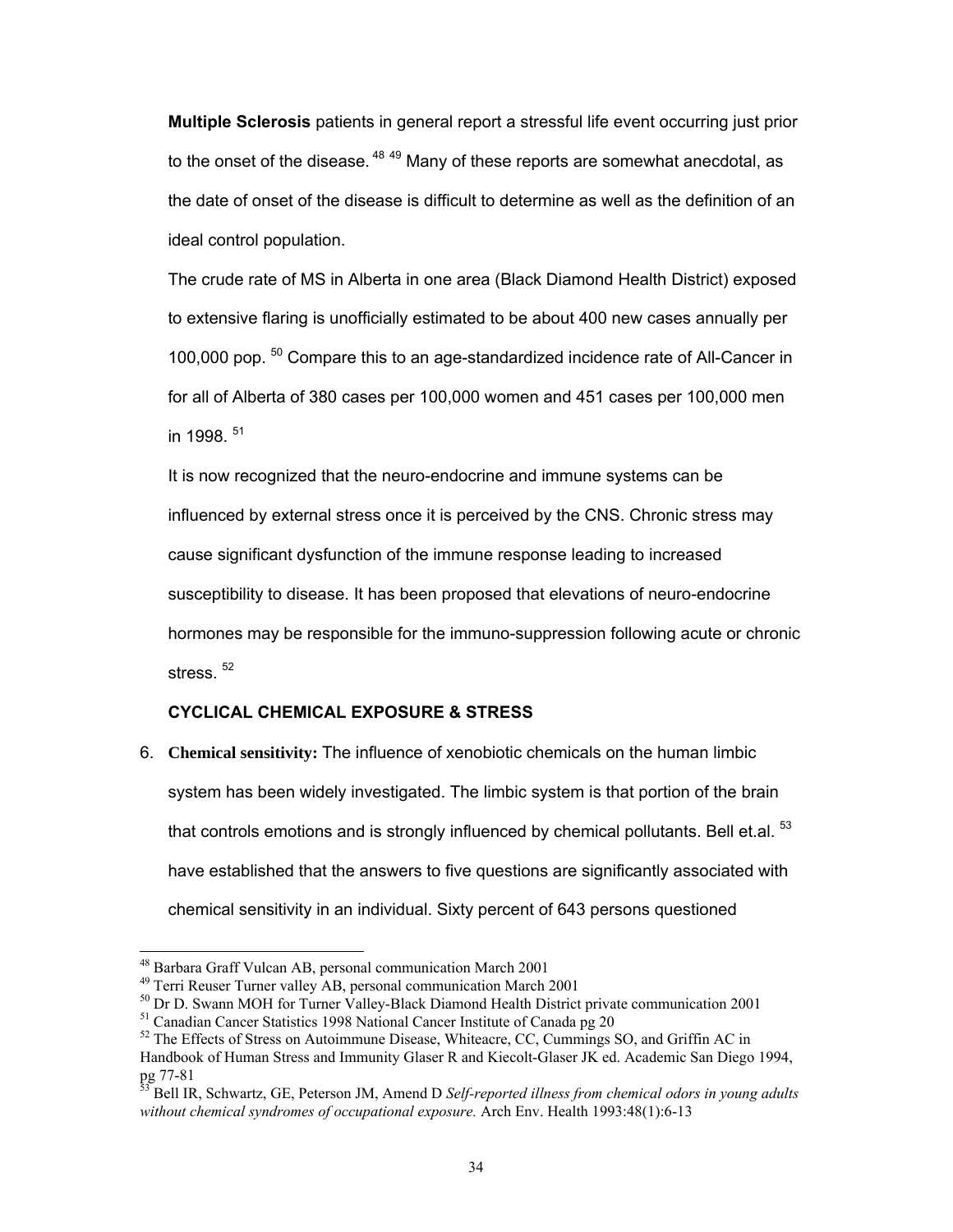reported feeling ill from one or more of the five chemical: 15% identified the smell of at least 4 chemicals as making them ill. Women tended to be more susceptible than men. The syndrome of feeling ill from smells has been defined as cacosmia. The five question screen includes feeling ill from pesticides, from car exhaust, from drying paint, from new carpet, and from perfume.

Irritability, joint and muscle pain, daytime tiredness, constipation, indigestion, headaches, trouble sleeping at night, memory trouble, difficulty concentrating, daytime sleepiness or grogginess and ringing in the ears are all associated with feeling ill from smells. The more of these signs / symptoms that one can answer "yes" to, the greater is the individual's chemical sensitivity.

Mainstream medical practitioners sometimes dismiss complaints of chemical sensitivity as "all in your head". The medical profession is moving, however glacially, to recognize the phenomenon and have developed criteria for chemical sensitivity. The criteria include:

- ♦ the disorder is acquired in relation to some documentable exposure; symptoms include more than one organ system;
- ♦ symptoms recur and abate in response to predictable stimuli;
- ♦ symptoms are elicited by exposures to chemicals of diverse structural classes;
- $\bullet$  symptoms are elicited by exposures that are demonstrable though low;
- ♦ exposures must be very low and no single widely used test of organ function can explain the symptoms. $54$

The sensitized person will experience adverse effects at chemical concentrations that are very much below anything expected in conventional testing. These concentrations are quite low and generally are dismissed as inconsequential.

## **EX 9: Chemical Sensitivity Genesis & Development**

<sup>54</sup> Harrison R *Multiple chemical sensitivities* in Environmental Medicine ed Brook S et.al. Mosby 1995 pg 369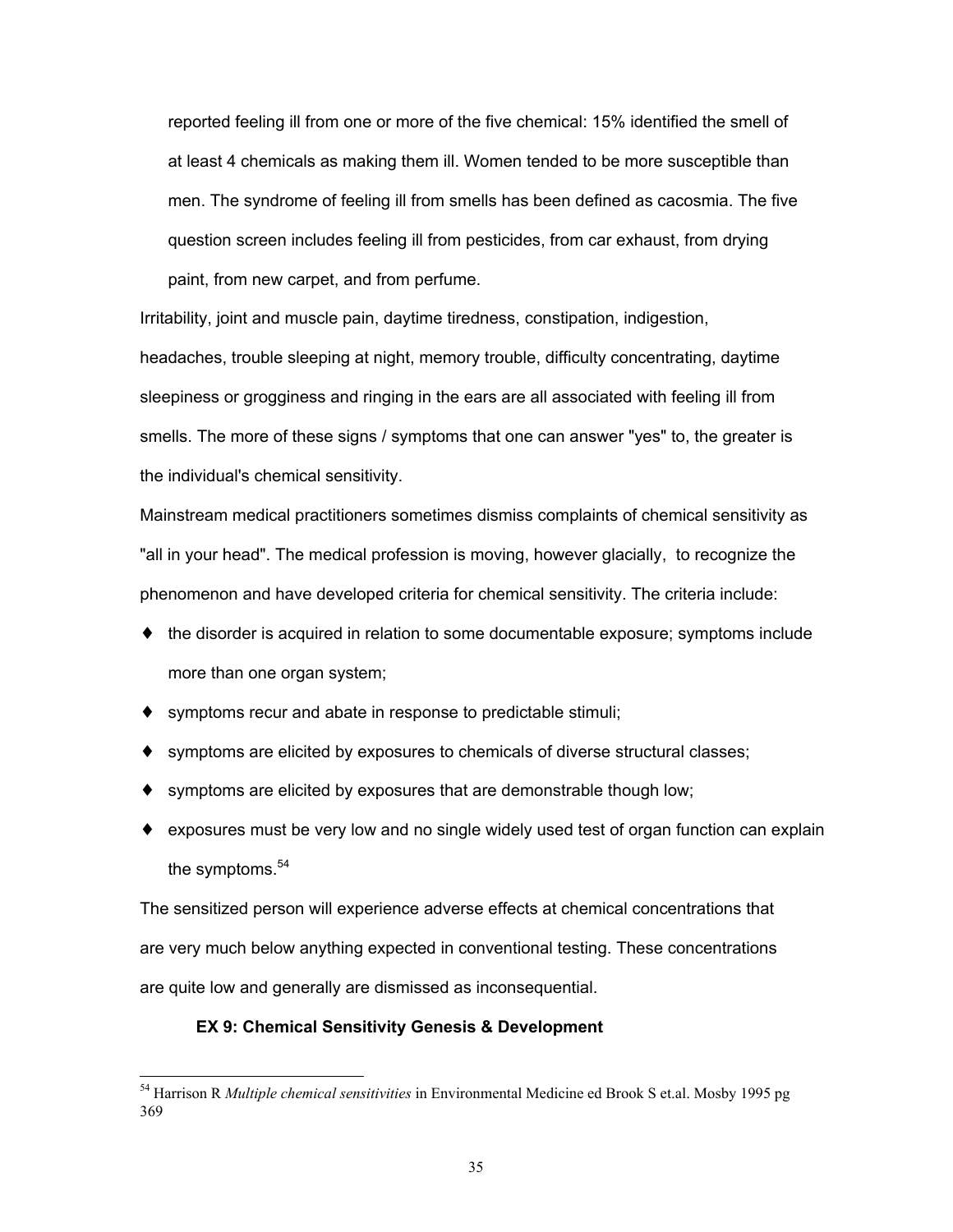We showed here that a great variety of hydrocarbons will be formed in a flare and the downwind plume will contain these, particulates, and potentially dioxins. If the gas flared is sour an even larger variety of sulfur containing hydrocarbons will be formed. These are particularly malodorous and noticeable at low level. We have shown that the level at which a selection of hydrocarbons can be sensed is much above an acceptable daily intake prepared in an ultraconservative approach.

If something is present but cannot be smelled the limbic system will nevertheless react, though the observer will not be initially aware.

The limbic system is part of the basic defense of the organism and reacts to immeasurable small amounts.

Therefore it is clear to us that a heightened state of awareness will result in susceptible individuals reacting defensively, though initially they are not aware of this heightened state.

This condition can be repeated over months or years, and, depending on the amount of material present, the receptor, "you", will hardly be aware that they have been reacting.

With each cyclical repeat the organism reacts to progressively lower amounts of stimulus. This is very classical conditioning.

It has been shown by Bell et.al. that the optimum conditions to induce chemical sensitization are cyclic "waves of stimulus". This corresponds exactly to a cyclical stimulus such as hydrocarbons from a flare carried by changing winds to a receptor.

In the presence of malodorous hydrocarbons or sour gas flaring emissions the level can be below the threshold of smell until a large gust brings the concentration to a level of awareness with predictable consequences. An explosion of rage followed by a nearly

36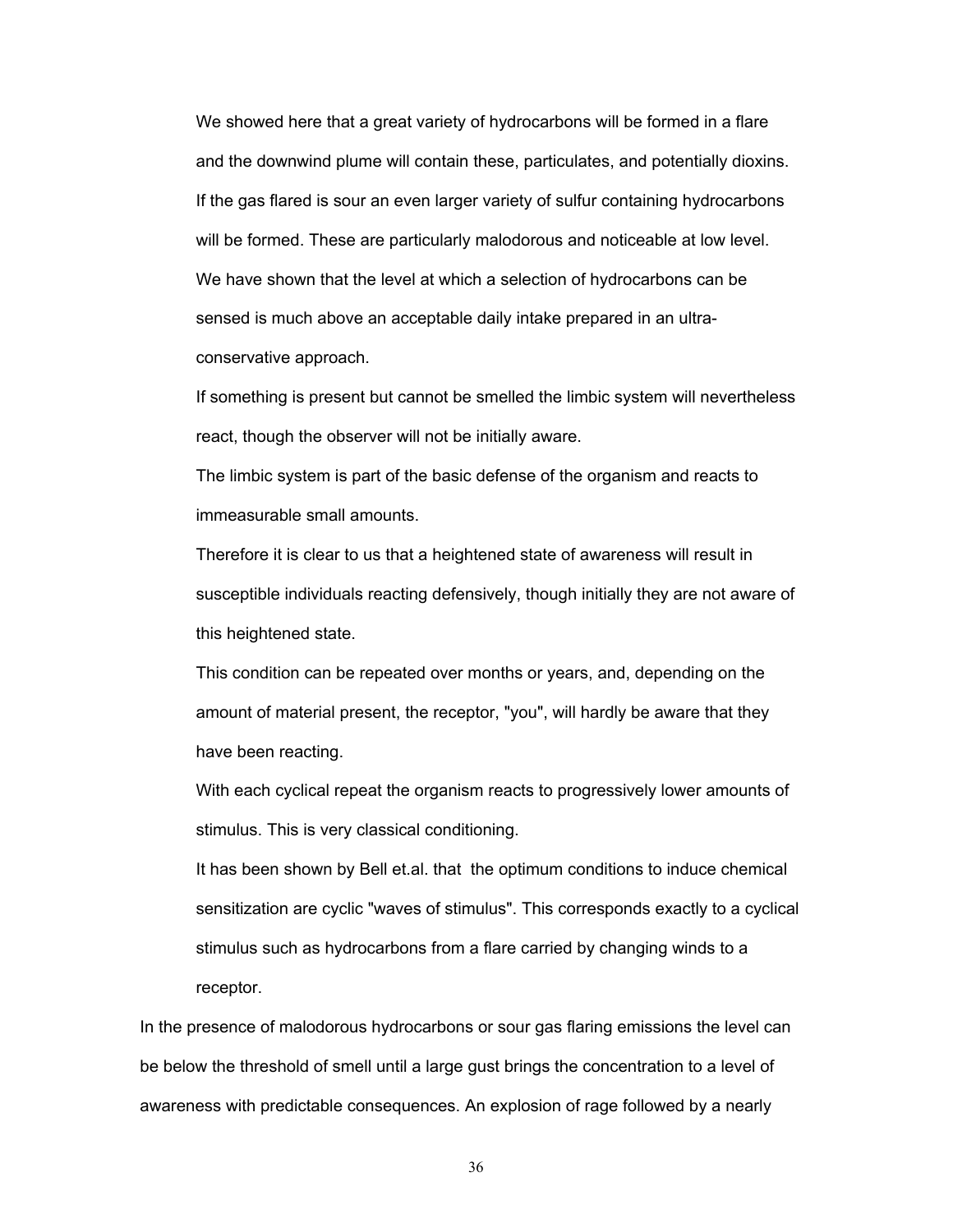instantaneous headache, sore aching muscles and rapid constriction of the bronchus and lungs. The rage is a direct reaction from the limbic system fight-or-flight mechanism. The headache is from a constriction of blood vessels in the brain. The sore, aching muscles take longer to appear because they depend on the circulation to distribute the chemicals systemically. The subsequent let down is when the biochemical state of arousal is reduced toward normal and "you" have time to think again. The chemicals circulating in the brain operate on the aminergic neuro-transmitters with mood altering effects.

#### **CONCLUSION**

1: Minimal conditions of flaring volume such as represented here and previously, correspond to flaring less than 10,000 m3/d of waste gas-oil-water mix. The average volume flared in batteries is 607,000,000 m3/day. The volume we have examined (8600 m3/d) corresponds to less than about 0.0014 percent of the average volume sent to flaring in batteries per day. 2: Under these minimal conditions of exposure we show that a measurable risk of cancer is identified.

3: We show that in geographic areas called CD's with extensive flaring there is an elevated rate ratio for cancer.

4: We show that in the CD's with extensive flaring

Dioxins are formed when chloride is burned in the presence of organic matter. Dioxins exposure poses a recognized risk of >5 for soft tissue sarcomas.

Soft tissue sarcomas are included in the category of bone and connective tissue cancers collected. These cancers show an elevated rate ratio in all those geographic areas with extensive flaring activity.

Radioactivity is a common contaminant of oil and gas wells. It is common in Alberta and can be identified by its auto-radiographic tendency to blacken a film. The most common cause of Thyroid cancers is radioactivity. Thyroid cancers have an elevated median rate ratio in those geographic areas with extensive flaring operations.